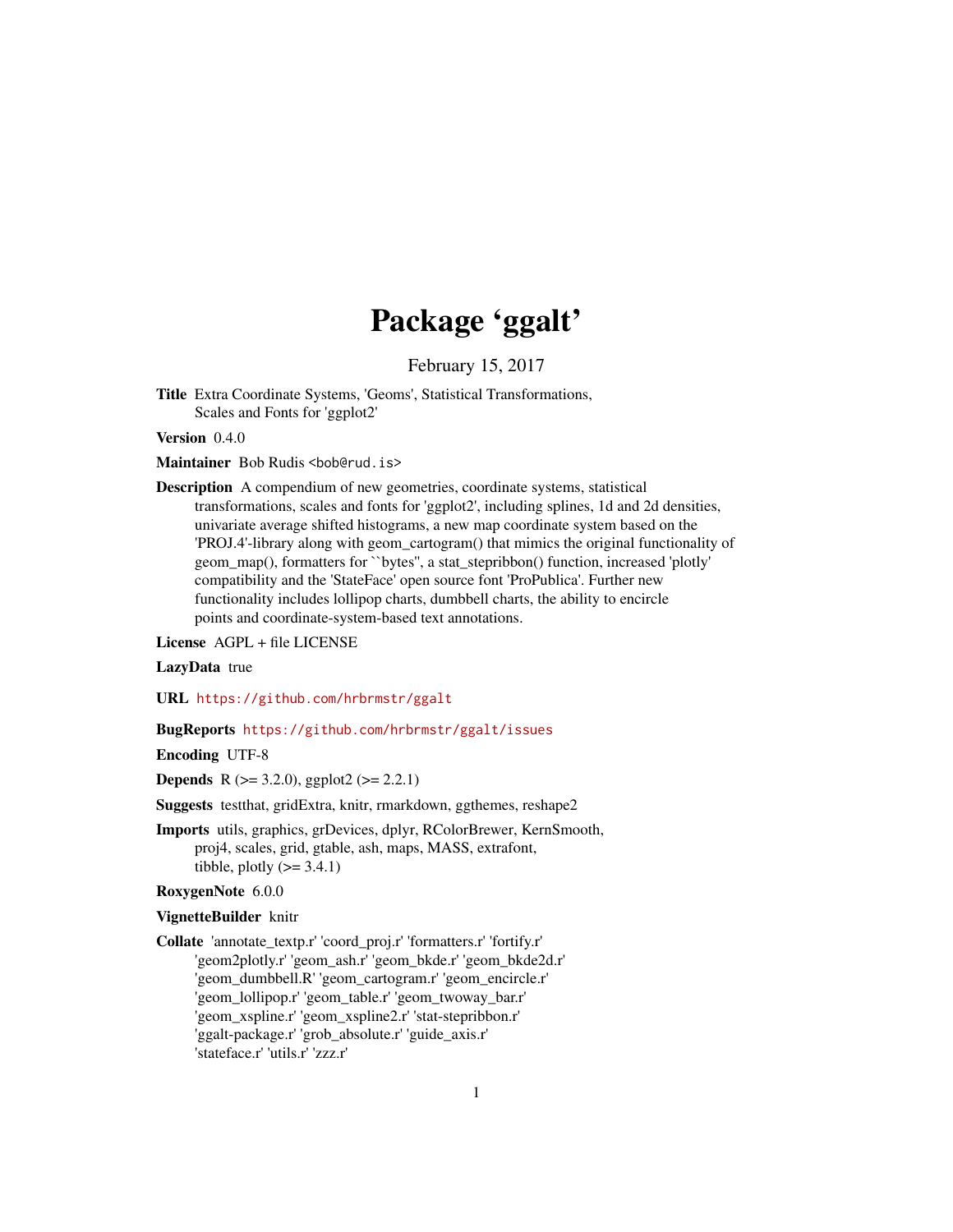# NeedsCompilation no

Author Bob Rudis [aut, cre],

Ben Bolker [aut, ctb] (Encircling & additional splines), Ben Marwick [ctb] (General codebase cleanup), Jan Schulz [aut, ctb] (Annotations), Rosen Matev [ctb] (Original annotate\_textp implementation on stackoverflow), ProPublica [dtc] (StateFace font)

Repository CRAN

Date/Publication 2017-02-15 18:16:00

# R topics documented:

|       | 3                       |
|-------|-------------------------|
|       | $\overline{4}$          |
|       | 6                       |
|       | 6                       |
|       | $\overline{7}$          |
|       | $\overline{\mathbf{Q}}$ |
|       |                         |
|       |                         |
|       |                         |
|       |                         |
|       |                         |
|       |                         |
|       |                         |
|       |                         |
|       |                         |
|       |                         |
|       |                         |
|       |                         |
| Index | 33                      |

annotate\_textp *Text annotations in plot coordinate system*

# Description

Annotates the plot with text. Compared to annotate("text",...), the placement of the annotations is specified in plot coordinates (from 0 to 1) instead of data coordinates.

<span id="page-1-0"></span>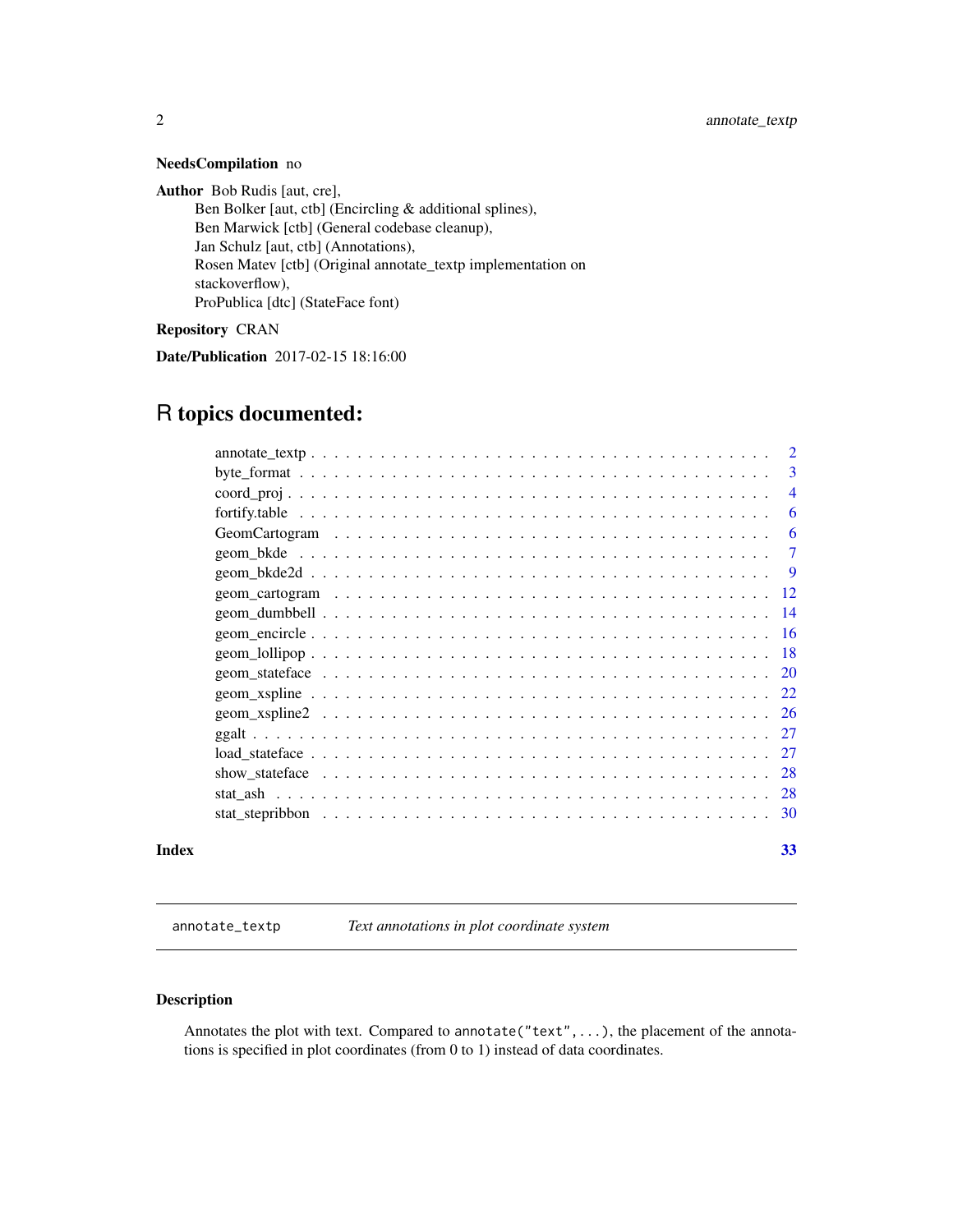# <span id="page-2-0"></span>byte\_format 3

# Usage

```
annotate_textp(label, x, y, facets = NULL, hjust = 0, vjust = 0,
 color = "black", alpha = NA, family = theme_get()$text$family,
  size = theme_get()$text$size, fontface = 1, lineheight = 1,
 box_just = ifelse(c(x, y) < 0.5, 0, 1), margin = unit(size/2, "pt"))
```
# Arguments

| label        | text annotation to be placed on the plot                                                                                                                                                                                                        |
|--------------|-------------------------------------------------------------------------------------------------------------------------------------------------------------------------------------------------------------------------------------------------|
| x, y         | positions of the individual annotations, in plot coordinates $(0.1)$ instead of data<br>coordinates!                                                                                                                                            |
| facets       | facet positions of the individual annotations                                                                                                                                                                                                   |
| hjust, vjust | horizontal and vertical justification of the text relative to the bounding box                                                                                                                                                                  |
| color.       | alpha, family, size, fontface, lineheight font properties                                                                                                                                                                                       |
|              | alpha, family, size, fontface, lineheight<br>standard aesthetic customizations                                                                                                                                                                  |
| box_just     | placement of the bounding box for the text relative to x,y coordinates. Per de-<br>fault, the box is placed to the center of the plot. Be aware that parts of the box<br>which are outside of the visible region of the plot will not be shown. |
| margin       | margins of the bounding box                                                                                                                                                                                                                     |
|              |                                                                                                                                                                                                                                                 |

# Examples

 $p \leftarrow \text{ggplot}(\text{mtcars}, \text{aes}(x = wt, y = mpg)) + \text{geom\_point}()$  $p \leq -p + \text{geom\_smooth}(\text{method} = "lm", \text{se} = \text{FALSE})$ p + annotate\_textp(x = 0.9, y = 0.35, label="A relative linear\nrelationship", hjust=1, color="red")

byte\_format *Bytes formatter: convert to byte measurement and display symbol.*

#### Description

Bytes formatter: convert to byte measurement and display symbol.

#### Usage

```
byte_format(symbol = "auto", units = "binary")
Kb(x)
Mb(x)
Gb(x)bytes(x, symbol = "auto", units = c("binary", "si"))
```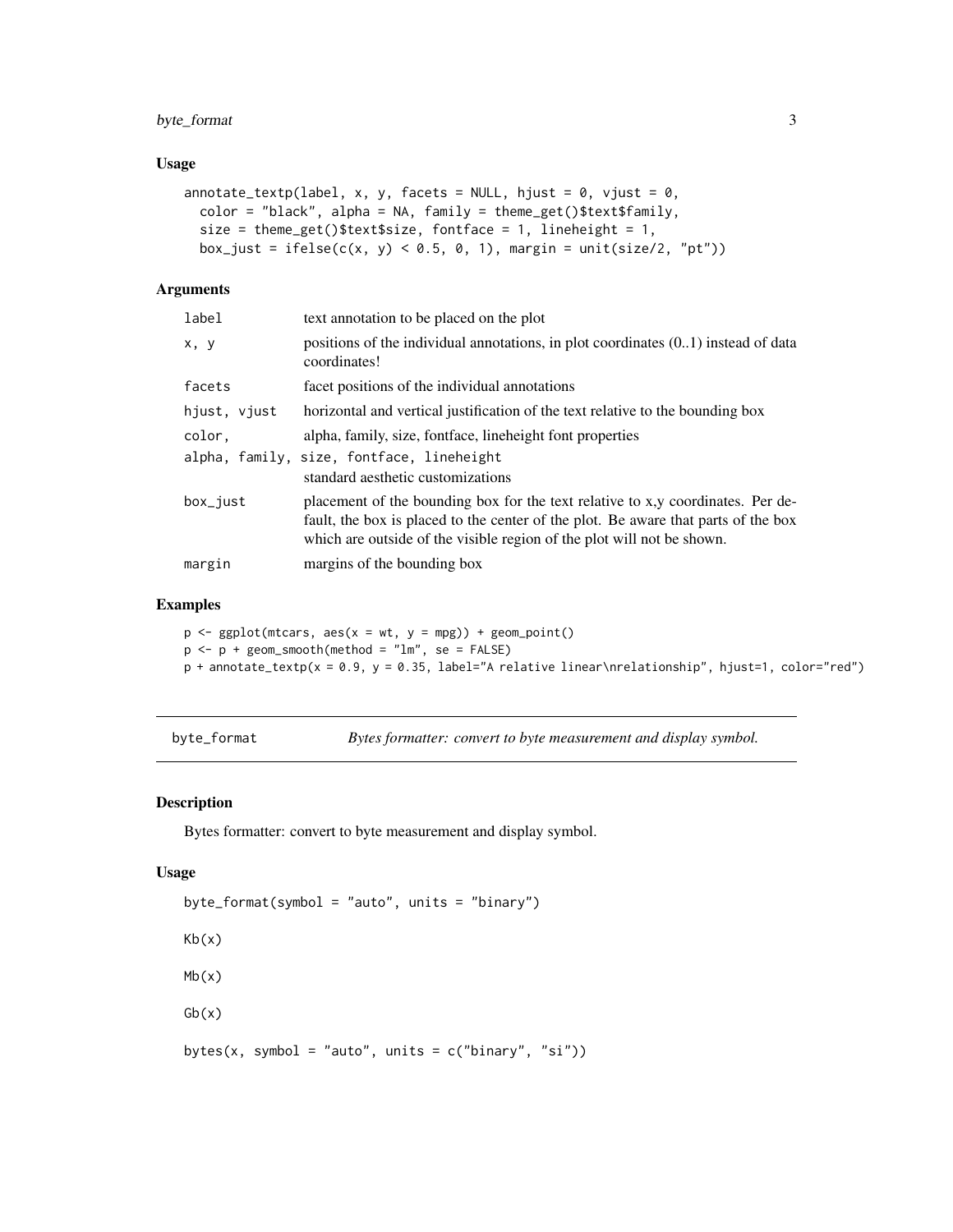#### <span id="page-3-0"></span>Arguments

| symbol | byte symbol to use. If "auto" the symbol used will be determined by the maxi-<br>mum value of x. Valid symbols are "b", "K", "Mb", "Gb", "Tb", "Pb", "Eb", "Zb",<br>and "Yb", along with their upper case equivalents and "iB" equivalents. |
|--------|---------------------------------------------------------------------------------------------------------------------------------------------------------------------------------------------------------------------------------------------|
| units  | which unit base to use, "binary" (1024 base) or "si" (1000 base) for ISI units.                                                                                                                                                             |
| X      | a numeric vector to format                                                                                                                                                                                                                  |

# Value

a function with three parameters, x, a numeric vector that returns a character vector, symbol the byte symbol (e.g. "Kb") desired and the measurement units (traditional binary or si for ISI metric units).

#### References

Units of Information (Wikipedia) : [http://en.wikipedia.org/wiki/Units\\_of\\_information](http://en.wikipedia.org/wiki/Units_of_information)

#### Examples

```
byte_format()(sample(3000000000, 10))
bytes(sample(3000000000, 10))
Kb(sample(3000000000, 10))
Mb(sample(3000000000, 10))
Gb(sample(3000000000, 10))
```

| coord_proj | Similar to coord_map but uses the PROJ.4 library/package for projec- |
|------------|----------------------------------------------------------------------|
|            | tion transformation                                                  |

# Description

The representation of a portion of the earth, which is approximately spherical, onto a flat 2D plane requires a projection. This is what coord\_proj does, using the proj4::project() function from the proj4 package.

#### Usage

```
coord_proj(proj = NULL, inverse = FALSE, degrees = TRUE,
  ellps.default = "sphere", xlim = NULL, ylim = NULL)
```

| proj    | projection definition. If left NULL will default to a Robinson projection                                                                                   |
|---------|-------------------------------------------------------------------------------------------------------------------------------------------------------------|
| inverse | if TRUE inverse projection is performed (from a cartographic projection into<br>lat/long), otherwise projects from lat/long into a cartographic projection. |
| degrees | if TRUE then the lat/long data is assumed to be in degrees, otherwise in radians                                                                            |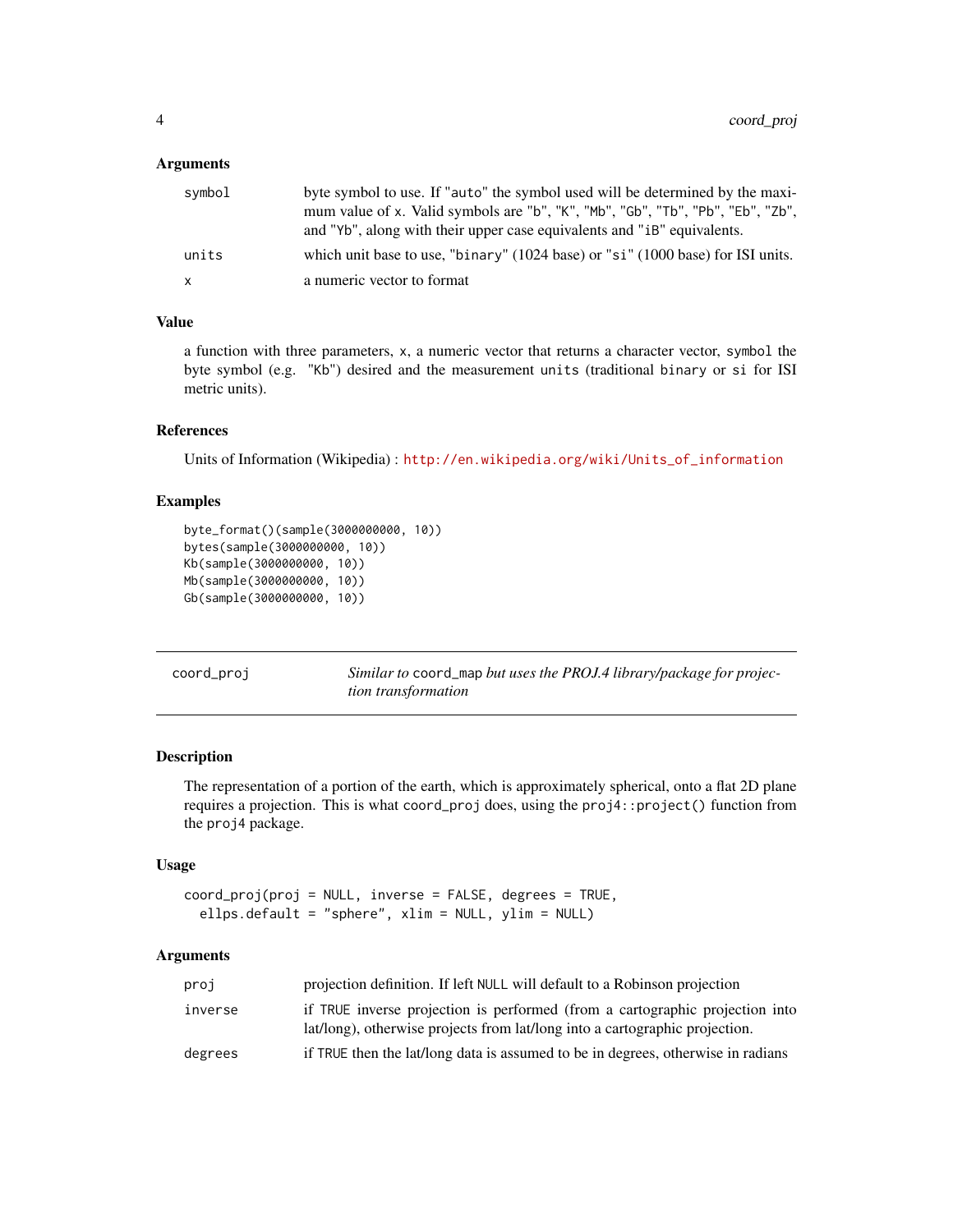# coord\_proj 5

| ellps.default | default ellipsoid that will be added if no datum or ellipsoid parameter is specified |
|---------------|--------------------------------------------------------------------------------------|
|               | in proj. Older versions of PROJ.4 didn't require a datum (and used sphere by         |
|               | default), but 4.5.0 and higher always require a datum or an ellipsoid. Set to NA     |
|               | if no datum should be added to proj (e.g. if you specify an ellipsoid directly).     |
| xlim          | manually specify x limits (in degrees of longitude)                                  |
| vlim          | manually specify y limits (in degrees of latitude)                                   |

# Details



A sample of the output from coord\_proj() using the Winkel-Tripel projection: "

#### Note

It is recommended that you use geom\_cartogram with this coordinate system

When inverse is FALSE coord\_proj makes a fairly large assumption that the coordinates being transformed are within -180:180 (longitude) and -90:90 (latitude). As such, it truncates all longitude & latitude input to fit within these ranges. More updates to this new coord\_ are planned.

# Examples

```
## Not run:
# World in Winkel-Tripel
# U.S.A. Albers-style
usa <- world[world$region == "USA",]
usa <- usa[!(usa$subregion %in% c("Alaska", "Hawaii")),]
gg < - ggplot()
gg <- gg + geom_cartogram(data=usa, map=usa,
                    aes(x=long, y=lat, map_id=region))
gg <- gg + coord_proj(
             paste0("+proj=aea +lat_1=29.5 +lat_2=45.5 +lat_0=37.5 +lon_0=-96",
                    " +x_0=0 +y_0=0 +ellps=GRS80 +datum=NAD83 +units=m +no_defs"))
```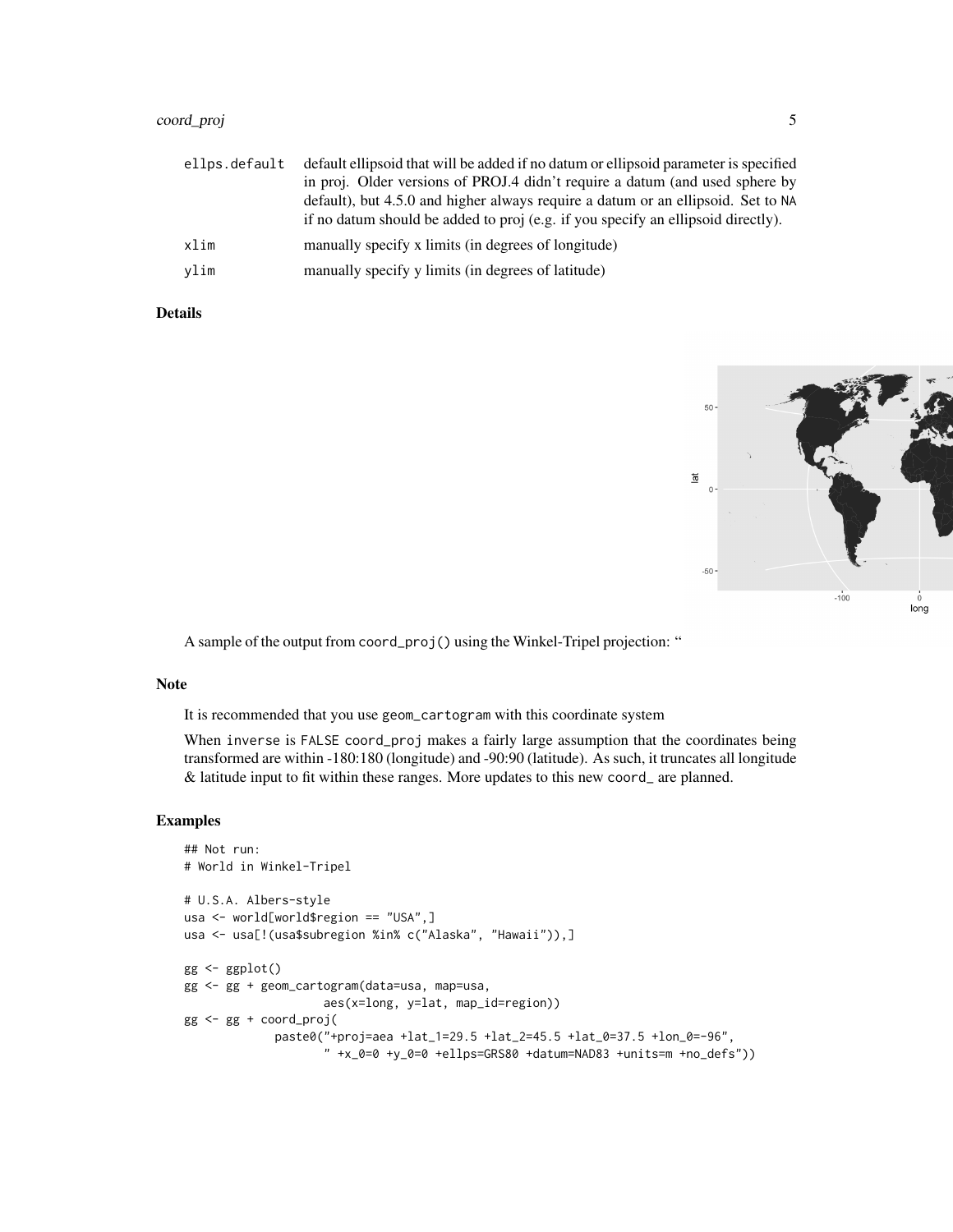```
gg
# Showcase Greenland (properly)
greenland <- world[world$region == "Greenland",]
gg <- ggplot()
gg <- gg + geom_cartogram(data=greenland, map=greenland,
                   aes(x=long, y=lat, map_id=region))
gg <- gg + coord_proj(
             paste0("+proj=stere +lat_0=90 +lat_ts=70 +lon_0=-45 +k=1 +x_0=0",
                    " +y_0=0 +ellps=WGS84 +datum=WGS84 +units=m +no_defs"))
gg
```

```
## End(Not run)
```
fortify.table *Fortify contingency tables*

# Description

Fortify contingency tables

# Usage

## S3 method for class 'table' fortify(model, data, ...)

# Arguments

| model | the contingency table |
|-------|-----------------------|
| data  | data (unused)         |
|       | (unused)              |

GeomCartogram *Geom Cartogram*

# Description

Geom Cartogram

<span id="page-5-0"></span>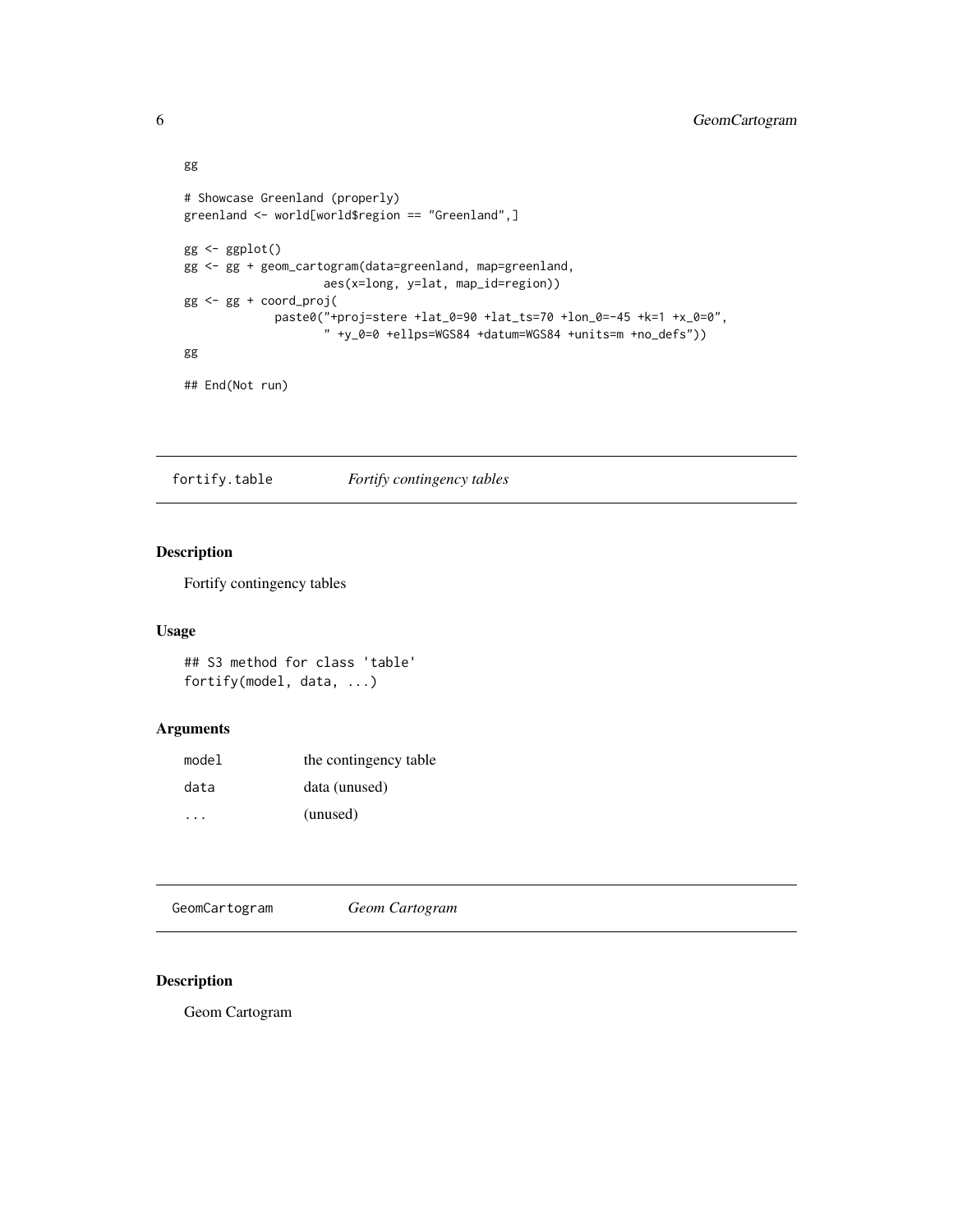<span id="page-6-0"></span>

#### Description

A kernel density estimate, useful for displaying the distribution of variables with underlying smoothness.

#### Usage

```
geom_bkde(mapping = NULL, data = NULL, stat = "bkde",
 position = "identity", bandwidth = NULL, range.x = NULL,
 na.rm = FALSE, show.legend = NA, inherit.aes = TRUE, ...)
stat_bkde(mapping = NULL, data = NULL, geom = "area",
  position = "stack", kernel = "normal", canonical = FALSE,
 bandwidth = NULL, gridsize = 410, range.x = NULL, truncate = TRUE,
 na.rm = FALSE, show. legend = NA, inheritance = TRUE, ...)
```

| mapping     | Set of aesthetic mappings created by aes or aes_. If specified and inherit.aes = TRUE<br>(the default), it is combined with the default mapping at the top level of the plot.<br>You must supply mapping if there is no plot mapping.               |
|-------------|-----------------------------------------------------------------------------------------------------------------------------------------------------------------------------------------------------------------------------------------------------|
| data        | The data to be displayed in this layer. There are three options:                                                                                                                                                                                    |
|             | If NULL, the default, the data is inherited from the plot data as specified in the<br>call to ggplot.                                                                                                                                               |
|             | A data. frame, or other object, will override the plot data. All objects will<br>be fortified to produce a data frame. See fortify for which variables will be<br>created.                                                                          |
|             | A function will be called with a single argument, the plot data. The return<br>value must be a data. frame., and will be used as the layer data.                                                                                                    |
| position    | Position adjustment, either as a string, or the result of a call to a position adjust-<br>ment function.                                                                                                                                            |
| bandwidth   | the kernel bandwidth smoothing parameter. see bkde for details. If NULL, it will<br>be computed for you but will most likely not yield optimal results.                                                                                             |
| range.x     | vector containing the minimum and maximum values of x at which to compute<br>the estimate, see bkde for details                                                                                                                                     |
| na.rm       | If FALSE, the default, missing values are removed with a warning. If TRUE,<br>missing values are silently removed.                                                                                                                                  |
| show.legend | logical. Should this layer be included in the legends? NA, the default, includes if<br>any aesthetics are mapped. FALSE never includes, and TRUE always includes.                                                                                   |
| inherit.aes | If FALSE, overrides the default aesthetics, rather than combining with them.<br>This is most useful for helper functions that define both data and aesthetics and<br>shouldn't inherit behaviour from the default plot specification, e.g. borders. |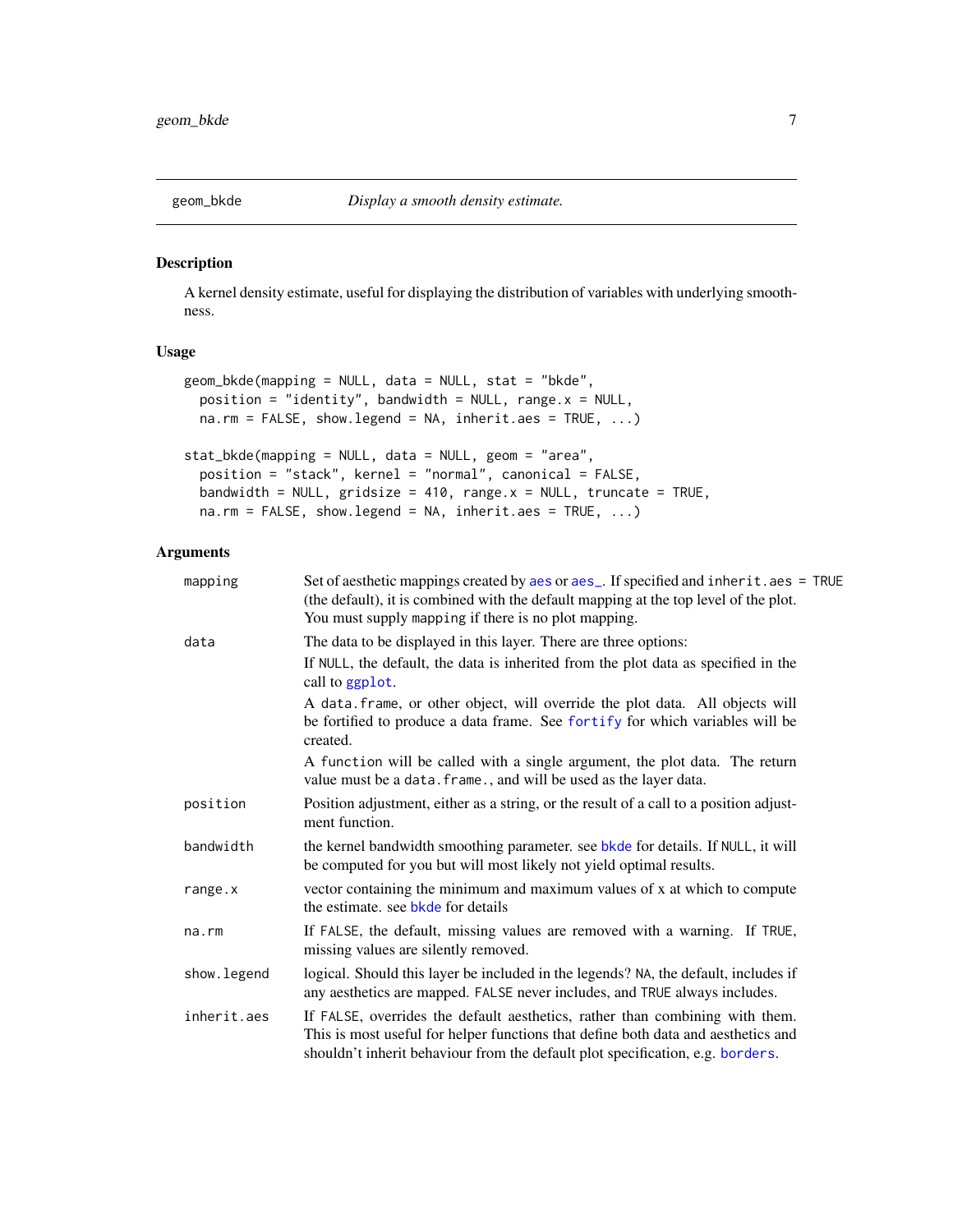<span id="page-7-0"></span>

| $\ddots$ . | other arguments passed on to layer. These are often aesthetics, used to set an<br>aesthetic to a fixed value, like color $=$ "red" or size $=$ 3. They may also be<br>parameters to the paired geom/stat. |
|------------|-----------------------------------------------------------------------------------------------------------------------------------------------------------------------------------------------------------|
| geom, stat | Use to override the default connection between geom_bkde and stat_bkde.                                                                                                                                   |
| kernel     | character string which determines the smoothing kernel. see bkde for details                                                                                                                              |
| canonical  | logical flag: if TRUE, canonically scaled kernels are used, see bkde for details                                                                                                                          |
| gridsize   | the number of equally spaced points at which to estimate the density, see bkde<br>for details.                                                                                                            |
| truncate   | logical flag: if TRUE, data with x values outside the range specified by range.x<br>are ignored, see bkde for details                                                                                     |

# Details

A sample of the output from geom\_bkde():



# Aesthetics

geom\_bkde understands the following aesthetics (required aesthetics are in bold):

- x
- y
- alpha
- color
- fill
- linetype
- size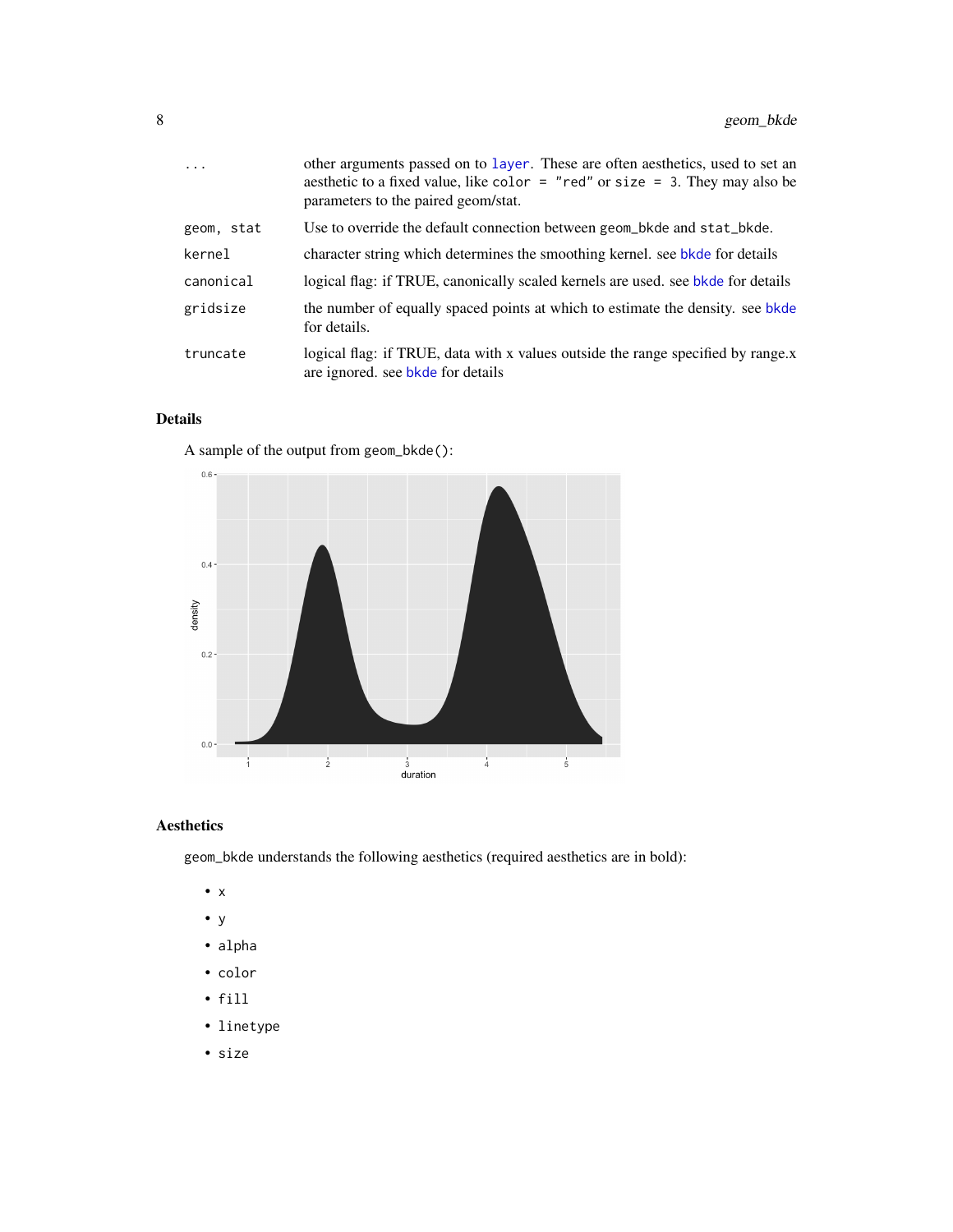#### <span id="page-8-0"></span>Computed variables

density density estimate

count density \* number of points - useful for stacked density plots

scaled density estimate, scaled to maximum of 1

#### See Also

See [geom\\_histogram](#page-0-0), [geom\\_freqpoly](#page-0-0) for other methods of displaying continuous distribution. See [geom\\_violin](#page-0-0) for a compact density display.

#### Examples

```
data(geyser, package="MASS")
ggplot(geyser, aes(x=duration)) +
 stat_bkde(alpha=1/2)
ggplot(geyser, aes(x=duration)) +
 geom_bkde(alpha=1/2)
ggplot(geyser, aes(x=duration)) +
stat_bkde(bandwidth=0.25)
ggplot(geyser, aes(x=duration)) +
 geom_bkde(bandwidth=0.25)
```
geom\_bkde2d *Contours from a 2d density estimate.*

#### **Description**

Contours from a 2d density estimate.

Perform a 2D kernel density estimation using bkde2D and display the results with contours. This can be useful for dealing with overplotting

#### Usage

```
geom_bkde2d(mapping = NULL, data = NULL, stat = "bkde2d",
 position = "identity", bandwidth = NULL, range.x = NULL,
  lineend = "butt", contour = TRUE, linejoin = "round", linemitre = 1,
 na.rm = FALSE, show.legend = NA, inherit.aes = TRUE, ...)
stat_bkde2d(mapping = NULL, data = NULL, geom = "density2d",
 position = "identity", contour = TRUE, bandwidth = NULL,
 grid\_size = c(51, 51), range.x = NULL, truncate = TRUE, na.rm = FALSE,
  show.legend = NA, inherit.aes = TRUE, ...)
```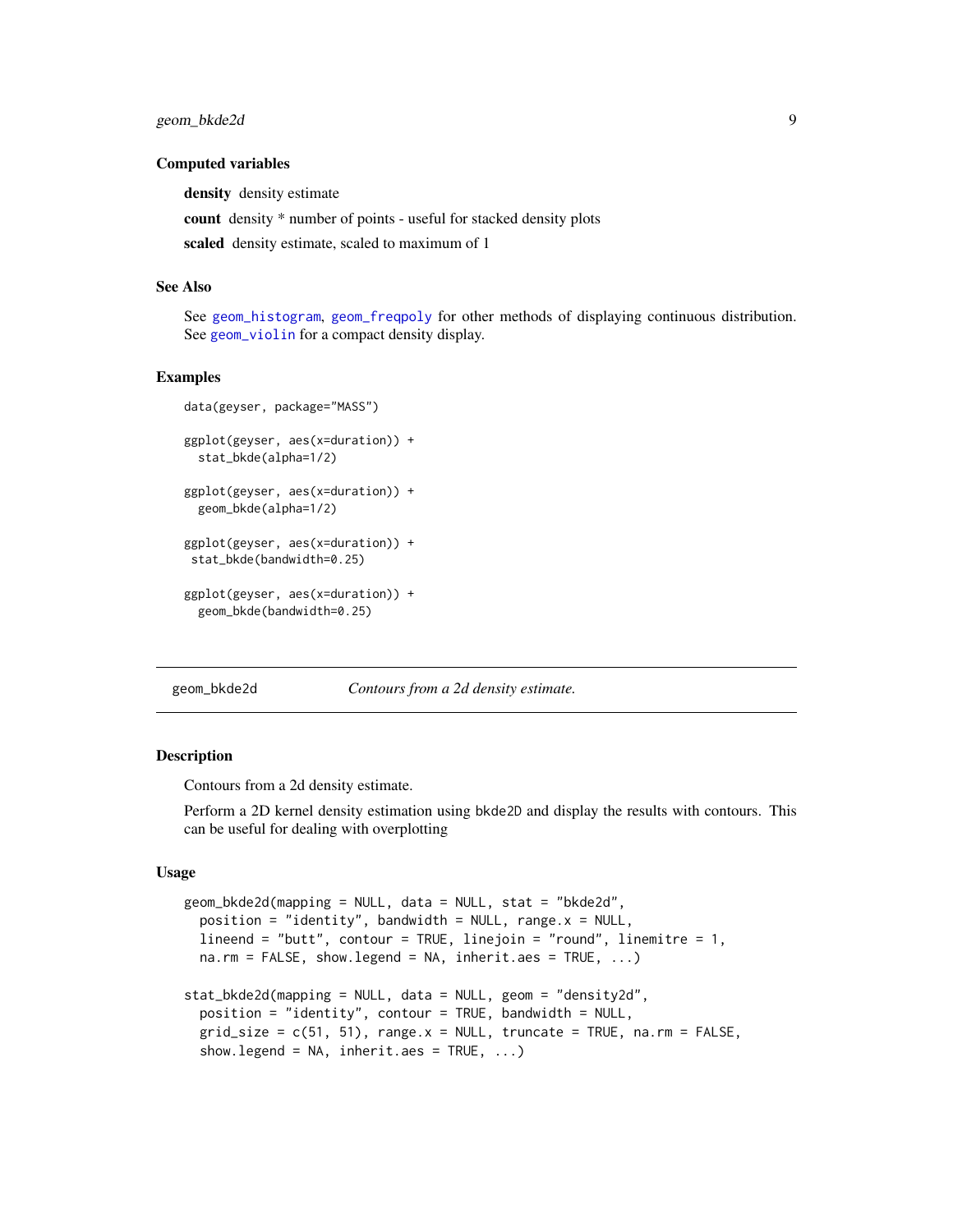<span id="page-9-0"></span>

| mapping     | Set of aesthetic mappings created by aes or aes_. If specified and inherit.aes = TRUE<br>(the default), it is combined with the default mapping at the top level of the plot.<br>You must supply mapping if there is no plot mapping.               |
|-------------|-----------------------------------------------------------------------------------------------------------------------------------------------------------------------------------------------------------------------------------------------------|
| data        | The data to be displayed in this layer. There are three options:                                                                                                                                                                                    |
|             | If NULL, the default, the data is inherited from the plot data as specified in the<br>call to ggplot.                                                                                                                                               |
|             | A data. frame, or other object, will override the plot data. All objects will<br>be fortified to produce a data frame. See fortify for which variables will be<br>created.                                                                          |
|             | A function will be called with a single argument, the plot data. The return<br>value must be a data. frame., and will be used as the layer data.                                                                                                    |
| stat        | The statistical transformation to use on the data for this layer, as a string.                                                                                                                                                                      |
| position    | Position adjustment, either as a string, or the result of a call to a position adjust-<br>ment function.                                                                                                                                            |
| bandwidth   | the kernel bandwidth smoothing parameter. see bkde2D for details. If NULL,<br>it will be computed for you but will most likely not yield optimal results. see<br>bkde2D for details                                                                 |
| range.x     | a list containing two vectors, where each vector contains the minimum and maxi-<br>mum values of x at which to compute the estimate for each direction. see bkde2D<br>for details                                                                   |
| lineend     | Line end style (round, butt, square)                                                                                                                                                                                                                |
| contour     | If TRUE, contour the results of the 2d density estimation                                                                                                                                                                                           |
| linejoin    | Line join style (round, mitre, bevel)                                                                                                                                                                                                               |
| linemitre   | Line mitre limit (number greater than 1)                                                                                                                                                                                                            |
| na.rm       | If FALSE, the default, missing values are removed with a warning. If TRUE,<br>missing values are silently removed.                                                                                                                                  |
| show.legend | logical. Should this layer be included in the legends? NA, the default, includes if<br>any aesthetics are mapped. FALSE never includes, and TRUE always includes.                                                                                   |
| inherit.aes | If FALSE, overrides the default aesthetics, rather than combining with them.<br>This is most useful for helper functions that define both data and aesthetics and<br>shouldn't inherit behaviour from the default plot specification, e.g. borders. |
| $\cdots$    | other arguments passed on to layer. These are often aesthetics, used to set an<br>aesthetic to a fixed value, like color = "red" or size = 3. They may also be<br>parameters to the paired geom/stat.                                               |
| geom        | default geom to use with this stat                                                                                                                                                                                                                  |
| grid_size   | vector containing the number of equally spaced points in each direction over<br>which the density is to be estimated. see bkde2D for details                                                                                                        |
| truncate    | logical flag: if TRUE, data with x values outside the range specified by range.x<br>are ignored. see bkde2D for details                                                                                                                             |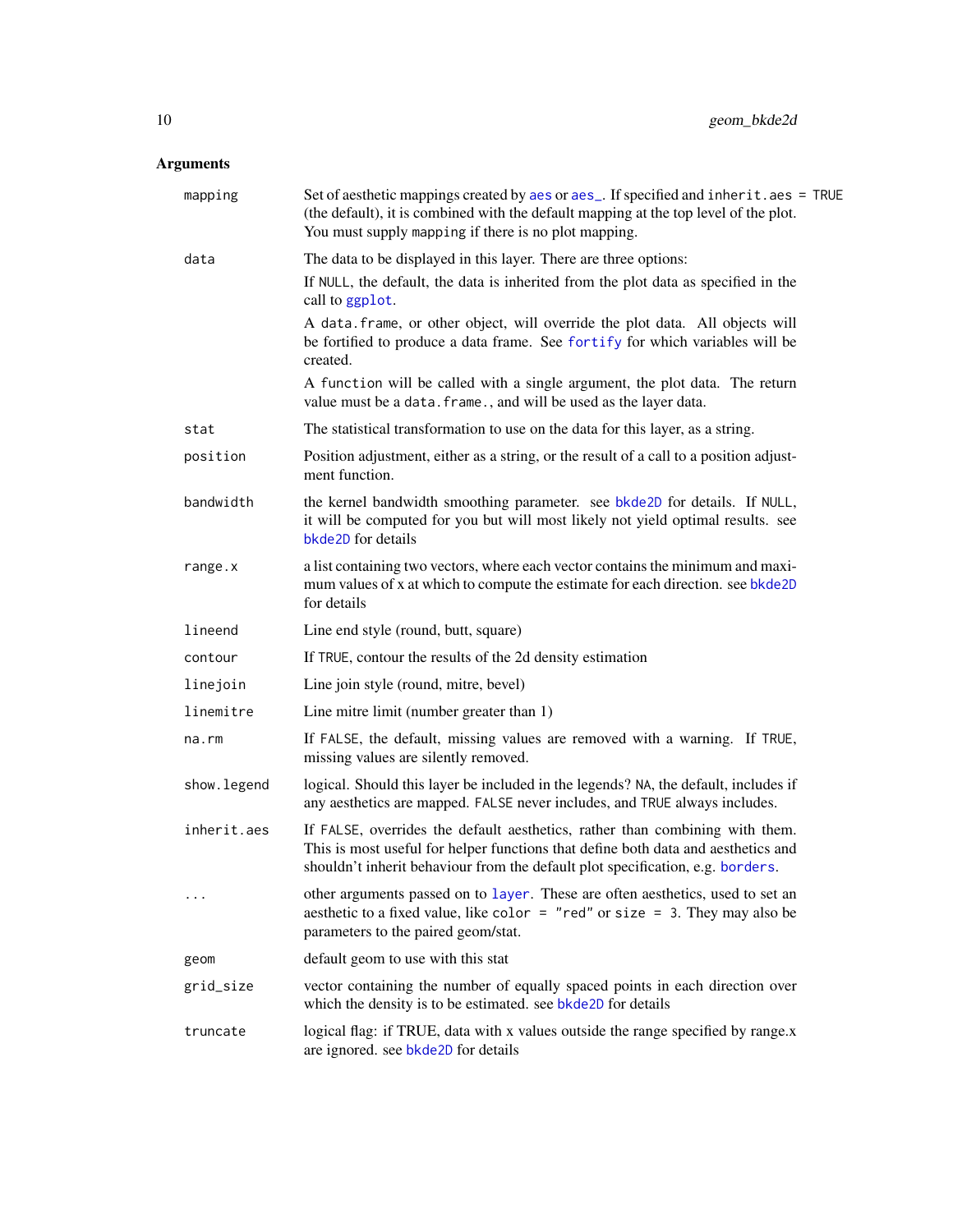# <span id="page-10-0"></span>geom\_bkde2d 11

# Details

A sample of the output from geom\_bkde2d():



#### Computed variables

Same as [stat\\_contour](#page-0-0)

#### See Also

[geom\\_contour](#page-0-0) for contour drawing geom, [stat\\_sum](#page-0-0) for another way of dealing with overplotting

# Examples

```
m \leq - ggplot(faithful, aes(x = eruptions, y = waiting)) +
       geom_point() +
       xlim(0.5, 6) +
       ylim(40, 110)
m + geom_bkde2d(bandwidth=c(0.5, 4))
m + stat_bkde2d(bandwidth=c(0.5, 4), aes(fill = ..level..), geom = "polygon")# If you map an aesthetic to a categorical variable, you will get a
# set of contours for each value of that variable
set.seed(4393)
dsmall <- diamonds[sample(nrow(diamonds), 1000), ]
d \leftarrow \text{ggplot}(dsmall, \text{aes}(x, y)) +geom_bkde2d(bandwidth=c(0.5, 0.5), aes(colour = cut))
d
# If we turn contouring off, we can use use geoms like tiles:
d + stat_bkde2d(bandwidth=c(0.5, 0.5), geom = "raster",aes(fill = ..density..), contour = FALSE)
```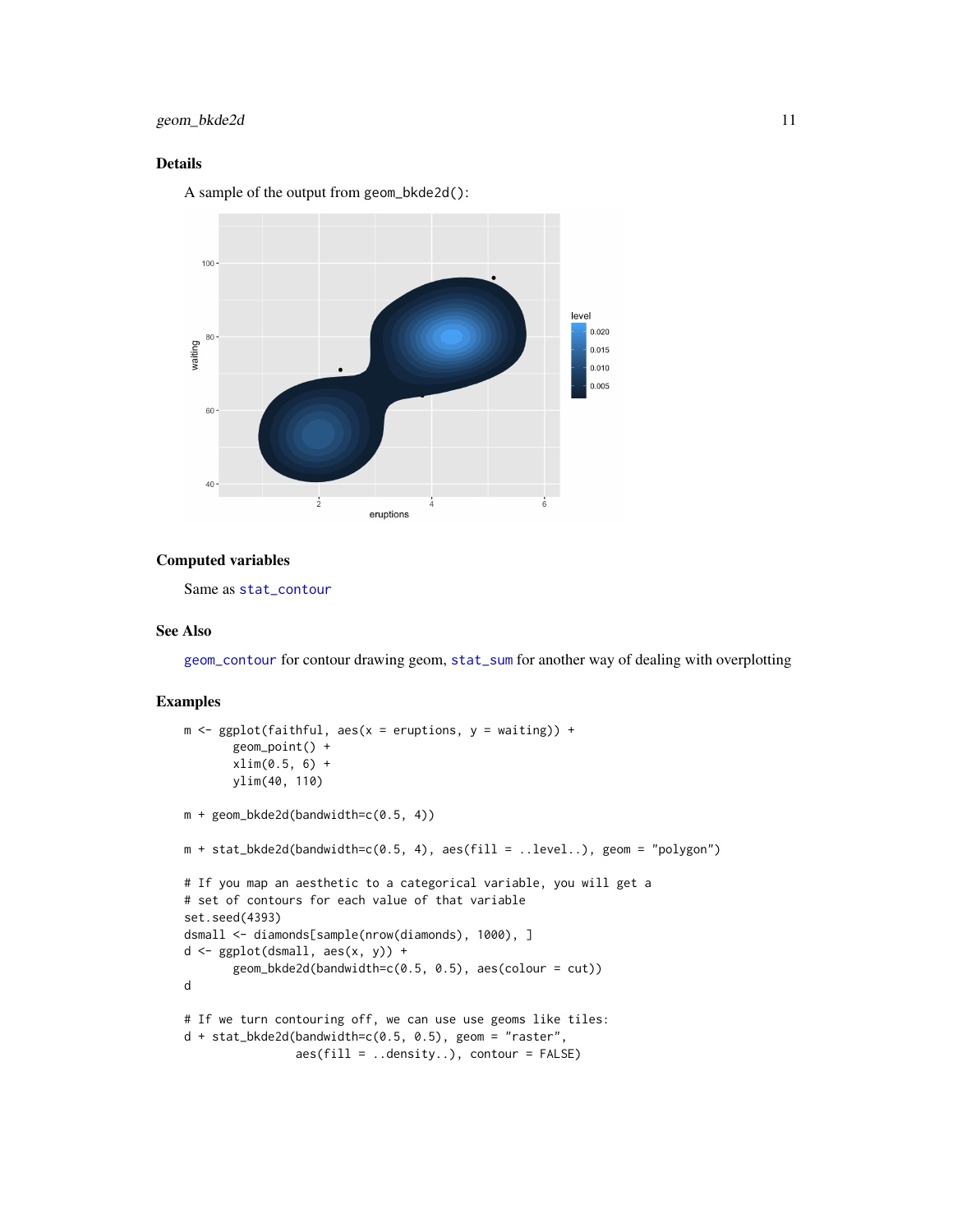```
# Or points:
d + stat_bkde2d(bandwidth=c(0.5, 0.5), geom = "point",
               aes(size = ..density..), contour = FALSE)
```

| geom_cartogram | Map polygons layer enabling the display of show statistical informa- |
|----------------|----------------------------------------------------------------------|
|                | tion                                                                 |

# Description

This replicates the old behaviour of geom\_map(), enabling specifying of x and y aesthetics.

# Usage

```
geom_cartogram(mapping = NULL, data = NULL, stat = "identity", ..., map,
 na.rm = FALSE, show.legend = NA, inherit.aes = TRUE)
```

| mapping     | Set of aesthetic mappings created by aes or aes_. If specified and inherit.aes = TRUE<br>(the default), it is combined with the default mapping at the top level of the plot.<br>You must supply mapping if there is no plot mapping.               |
|-------------|-----------------------------------------------------------------------------------------------------------------------------------------------------------------------------------------------------------------------------------------------------|
| data        | The data to be displayed in this layer. There are three options:                                                                                                                                                                                    |
|             | If NULL, the default, the data is inherited from the plot data as specified in the<br>call to ggplot.                                                                                                                                               |
|             | A data. frame, or other object, will override the plot data. All objects will<br>be fortified to produce a data frame. See fortify for which variables will be<br>created.                                                                          |
|             | A function will be called with a single argument, the plot data. The return<br>value must be a data. frame., and will be used as the layer data.                                                                                                    |
| stat        | The statistical transformation to use on the data for this layer, as a string.                                                                                                                                                                      |
| .           | other arguments passed on to layer. These are often aesthetics, used to set an<br>aesthetic to a fixed value, like color = "red" or size = 3. They may also be<br>parameters to the paired geom/stat.                                               |
| map         | Data frame that contains the map coordinates. This will typically be created us-<br>ing fortify on a spatial object. It must contain columns x, long or longitude,<br>y, lat or latitude and region or id.                                          |
| na.rm       | If FALSE, the default, missing values are removed with a warning. If TRUE,<br>missing values are silently removed.                                                                                                                                  |
| show.legend | logical. Should this layer be included in the legends? NA, the default, includes if<br>any aesthetics are mapped. FALSE never includes, and TRUE always includes.                                                                                   |
| inherit.aes | If FALSE, overrides the default aesthetics, rather than combining with them.<br>This is most useful for helper functions that define both data and aesthetics and<br>shouldn't inherit behaviour from the default plot specification, e.g. borders. |

<span id="page-11-0"></span>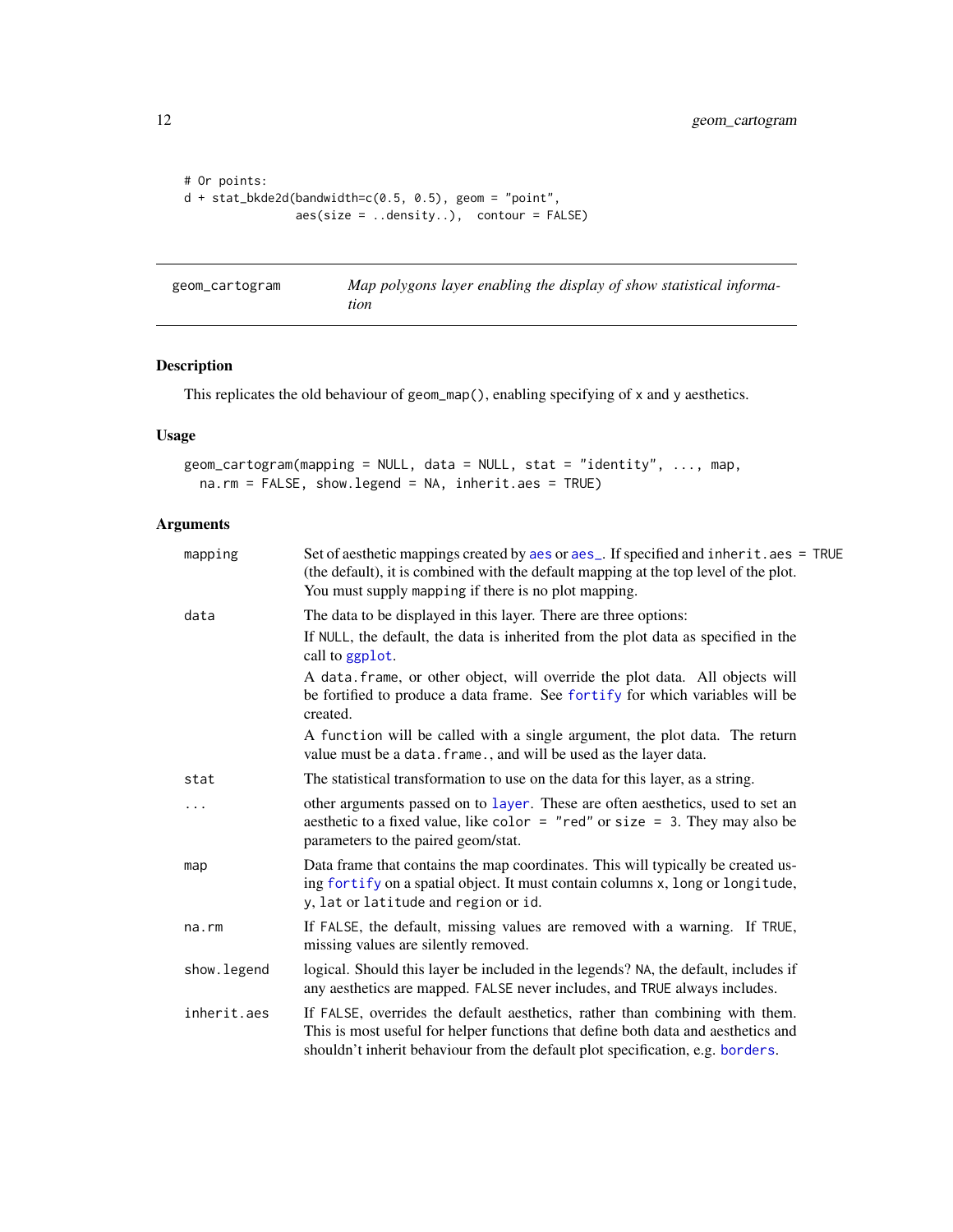# geom\_cartogram 13

#### Aesthetics

geom\_cartogram understands the following aesthetics (required aesthetics are in bold):

- map\_id
- alpha
- colour
- fill
- group
- linetype
- size
- $\bullet$   $\times$
- y

#### Examples

```
## Not run:
# When using geom_polygon, you will typically need two data frames:
# one contains the coordinates of each polygon (positions), and the
# other the values associated with each polygon (values). An id
# variable links the two together
ids <- factor(c("1.1", "2.1", "1.2", "2.2", "1.3", "2.3"))
values <- data.frame(
 id = ids,
  value = c(3, 3.1, 3.1, 3.2, 3.15, 3.5)
\lambdapositions <- data.frame(
  id = rep(ids, each = 4),x = c(2, 1, 1.1, 2.2, 1, 0, 0.3, 1.1, 2.2, 1.1, 1.2, 2.5, 1.1, 0.3,0.5, 1.2, 2.5, 1.2, 1.3, 2.7, 1.2, 0.5, 0.6, 1.3),
  y = c(-0.5, 0, 1, 0.5, 0, 0.5, 1.5, 1, 0.5, 1, 2.1, 1.7, 1, 1.5,
  2.2, 2.1, 1.7, 2.1, 3.2, 2.8, 2.1, 2.2, 3.3, 3.2)
)
ggplot() +
  geom\_cartogram(aes(x, y, map_id = id), map = positions, data=positions)ggplot() +
  geom_cartogram(aes(x, y, map_id = id), map = positions, data=positions) +
  geom_cartogram(data=values, map=positions, aes(fill = value, map_id=id))
ggplot() +
  geom_cartogram(aes(x, y, map_id = id), map = positions, data=positions) +
  geom_cartogram(data=values, map=positions, aes(fill = value, map_id=id)) +
  ylim(0, 3)
```
# Better example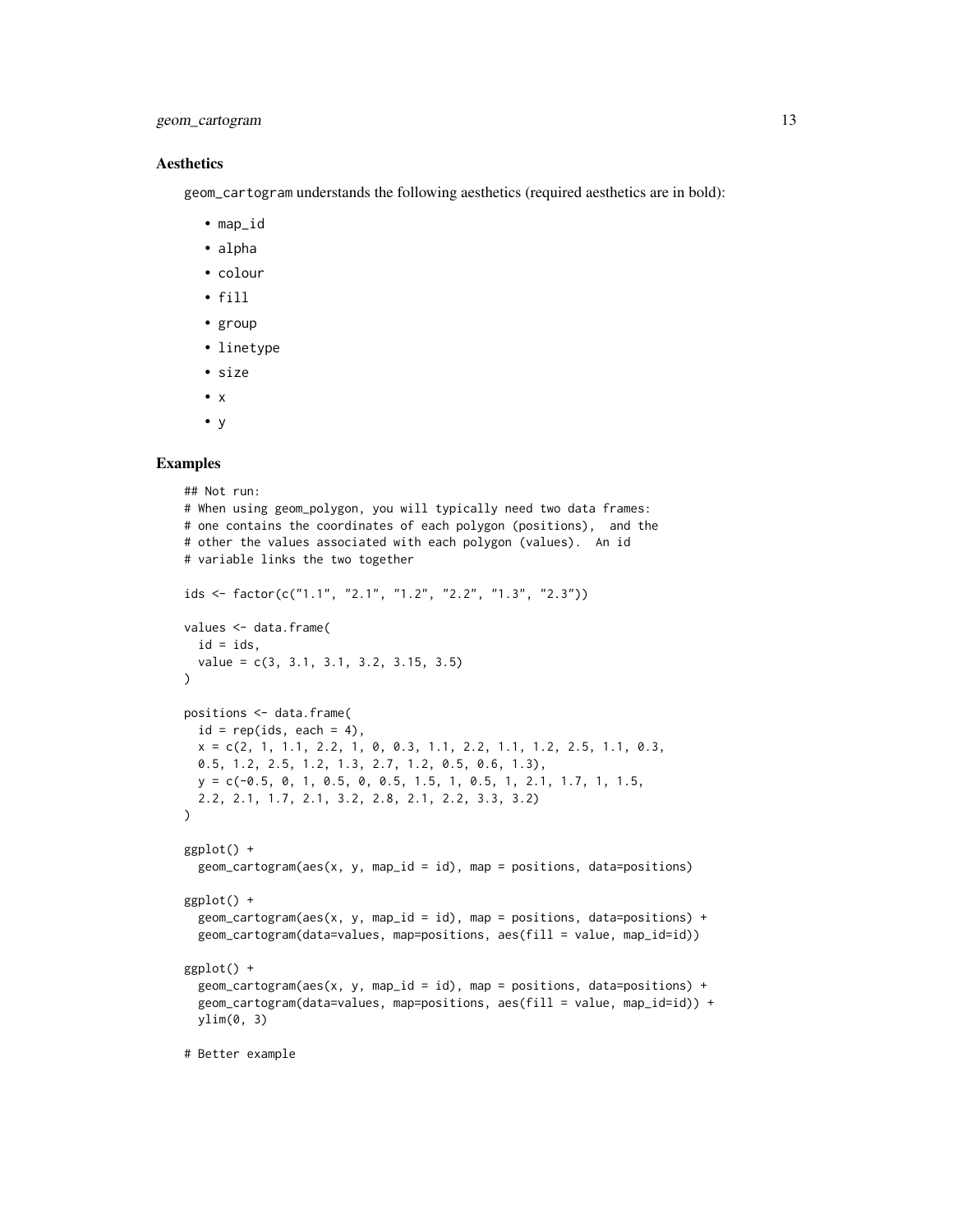```
crimes <- data.frame(state = tolower(rownames(USArrests)), USArrests)
crimesm <- reshape2::melt(crimes, id = 1)
if (require(maps)) {
  states_map <- map_data("state")
  ggplot() +
   geom_cartogram(aes(long, lat, map_id = region), map = states_map, data=states_map) +
   geom_cartogram(aes(fill = Murder, map_id = state), map=states_map, data=crimes)
  last_plot() + coord_map("polyconic")
  ggplot() +
    geom_cartogram(aes(long, lat, map_id=region), map = states_map, data=states_map) +
    geom_cartogram(aes(fill = value, map_id=state), map = states_map, data=crimesm) +
    coord_map("polyconic") +
    facet_wrap( ~ variable)
}
## End(Not run)
```
geom\_dumbbell *Dumbell charts*

#### Description

The dumbbell geom is used to create dumbbell charts.

# Usage

```
geom\_dumbbell(mapping = NULL, data = NULL, ..., colour_x = NULL,size_x = NULL, color_xend = NULL,
 dot_guide = FALSE, dot_guide_size = NULL, dot_guide_colour = NULL,
 na.rm = FALSE, show.legend = NA, inherit.aes = TRUE)
```

| mapping | Set of aesthetic mappings created by aes or aes_. If specified and inherit.aes = TRUE<br>(the default), it is combined with the default mapping at the top level of the plot.<br>You must supply mapping if there is no plot mapping. |
|---------|---------------------------------------------------------------------------------------------------------------------------------------------------------------------------------------------------------------------------------------|
| data    | The data to be displayed in this layer. There are three options:                                                                                                                                                                      |
|         | If NULL, the default, the data is inherited from the plot data as specified in the<br>call to ggplot.                                                                                                                                 |
|         | A data frame, or other object, will override the plot data. All objects will<br>be fortified to produce a data frame. See fortify for which variables will be<br>created.                                                             |
|         | A function will be called with a single argument, the plot data. The return<br>value must be a data. frame., and will be used as the layer data.                                                                                      |

<span id="page-13-0"></span>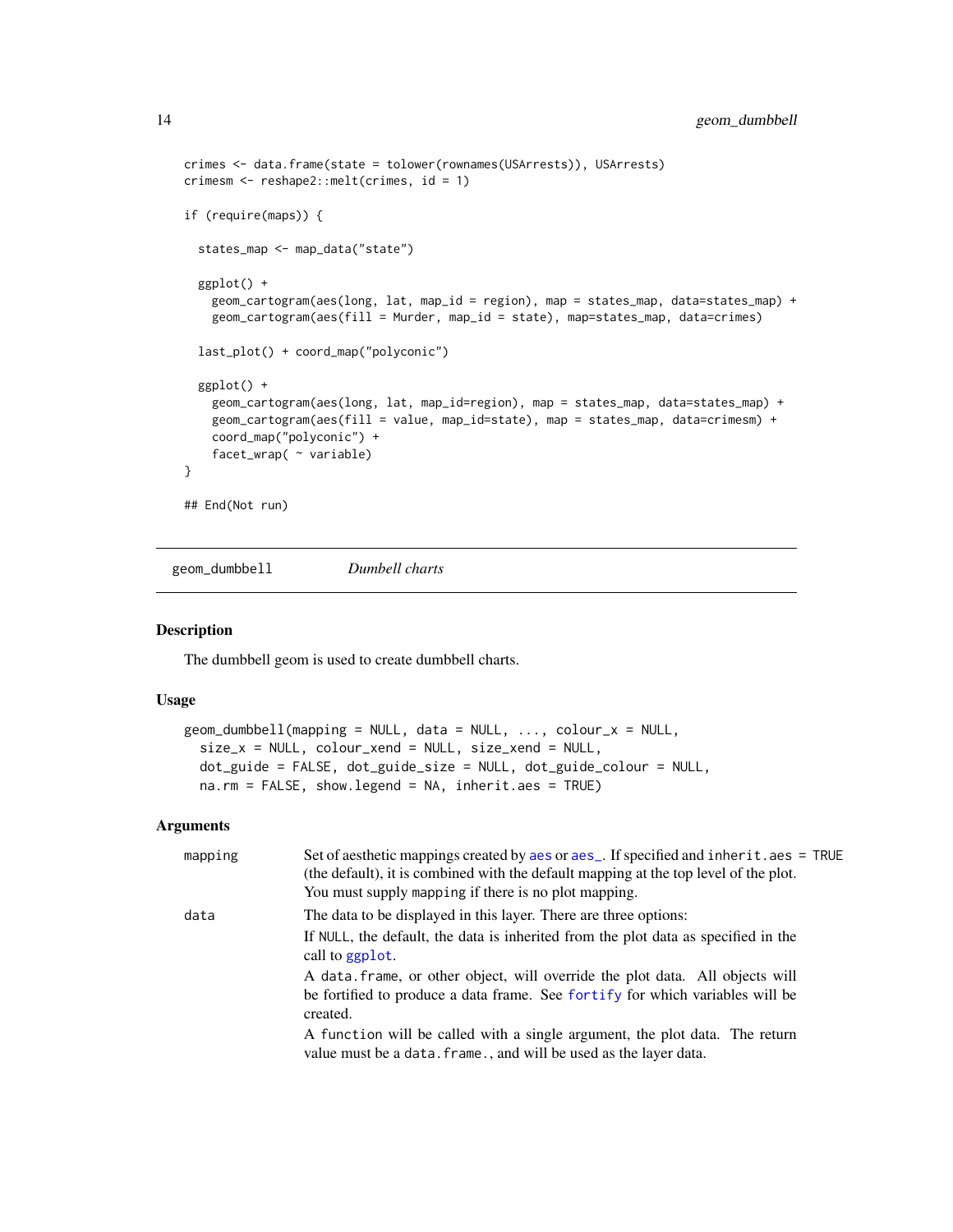<span id="page-14-0"></span>geom\_dumbbell 15

|             | other arguments passed on to layer. These are often aesthetics, used to set an<br>aesthetic to a fixed value, like color = "red" or size = 3. They may also be<br>parameters to the paired geom/stat.                                               |
|-------------|-----------------------------------------------------------------------------------------------------------------------------------------------------------------------------------------------------------------------------------------------------|
| colour_x    | the colour of the start point                                                                                                                                                                                                                       |
| size_x      | the size of the start point                                                                                                                                                                                                                         |
| colour_xend | the colour of the end point                                                                                                                                                                                                                         |
| size_xend   | the size of the end point                                                                                                                                                                                                                           |
| dot_guide   | if TRUE, a leading dotted line will be placed before the left-most dumbbell point                                                                                                                                                                   |
|             | dot_guide_size, dot_guide_colour                                                                                                                                                                                                                    |
|             | singe-value aesthetics for dot_guide                                                                                                                                                                                                                |
| na.rm       | If FALSE (the default), removes missing values with a warning. If TRUE silently<br>removes missing values.                                                                                                                                          |
| show.legend | logical. Should this layer be included in the legends? NA, the default, includes if<br>any aesthetics are mapped. FALSE never includes, and TRUE always includes.                                                                                   |
| inherit.aes | If FALSE, overrides the default aesthetics, rather than combining with them.<br>This is most useful for helper functions that define both data and aesthetics and<br>shouldn't inherit behaviour from the default plot specification, e.g. borders. |

# Details

Dumbbell dot plots — dot plots with two or more series of data — are an alternative to the clustered bar chart or slope graph.

# Aesthetics

geom\_segment understands the following aesthetics (required aesthetics are in bold):

- x
- y
- xend
- yend
- alpha
- colour
- group
- linetype
- size

# Examples

```
library(ggplot2)
```

```
df <- data.frame(trt=LETTERS[1:5], l=c(20, 40, 10, 30, 50), r=c(70, 50, 30, 60, 80))
ggplot(df, aes(y=trt, x=1, xend=r)) +geom_dumbbell(size=3, color="#e3e2e1",
```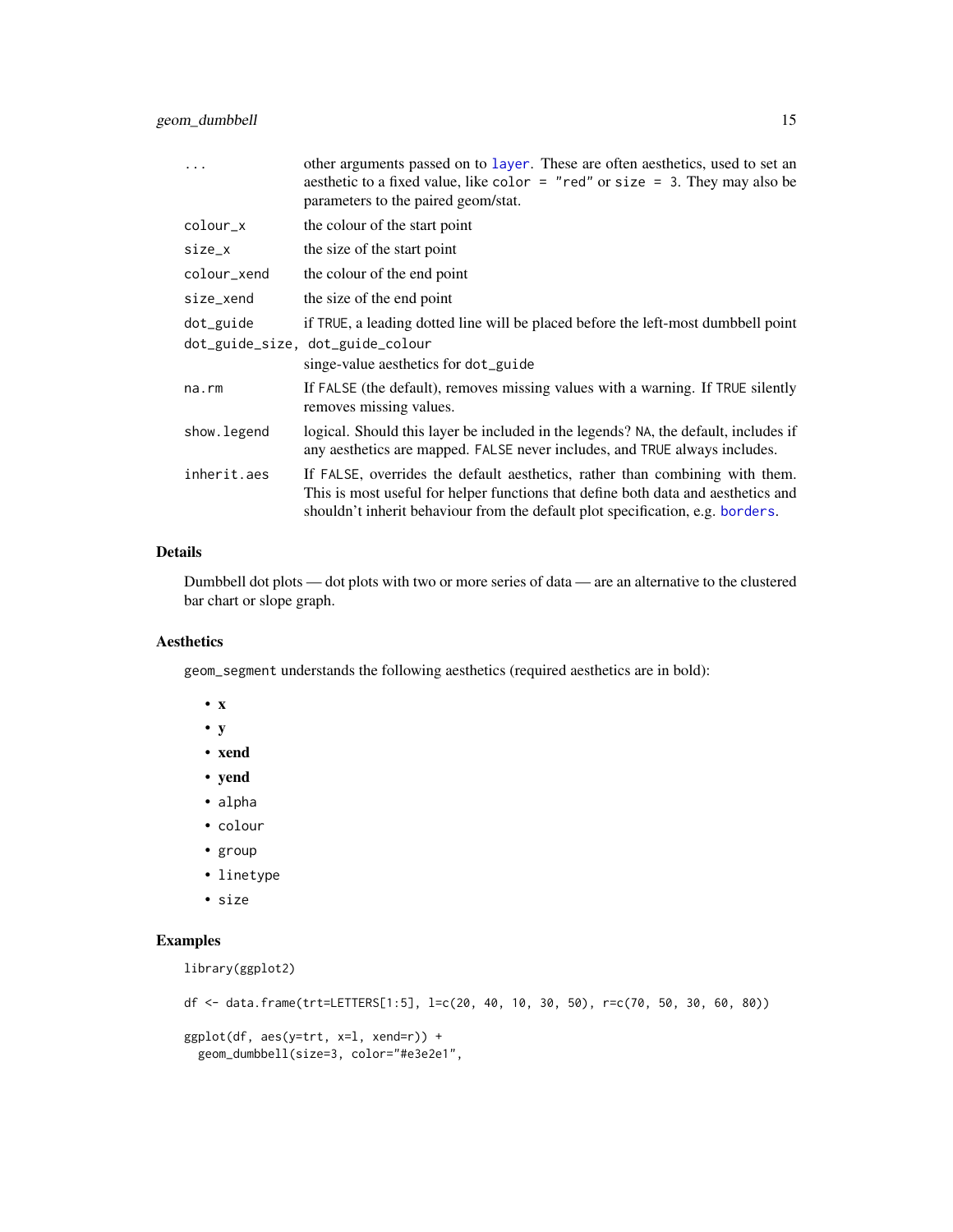```
color_x = "#5b8124", color_x = "#bad744",
             dot_guide=TRUE, dot_guide_size=0.25) +
labs(x=NULL, y=NULL, title="ggplot2 geom_dumbbell with dot guide") +
theme_minimal() +
theme(panel.grid.major.x=element_line(size=0.05))
```
geom\_encircle *Automatically enclose points in a polygon*

# Description

Automatically enclose points in a polygon

# Usage

```
geom_encircle(mapping = NULL, data = NULL, stat = "identity",
 position = "identity", na.rm = FALSE, show.legend = NA,
  inherit.aes = TRUE, ...)
```
# Arguments

| mapping     | mapping     |
|-------------|-------------|
| data        | data        |
| stat        | stat        |
| position    | position    |
| na.rm       | na.rm       |
| show.legend | show.legend |
| inherit aes | inherit.aes |
|             | dots        |

# Details

A sample of the output from geom\_encircle():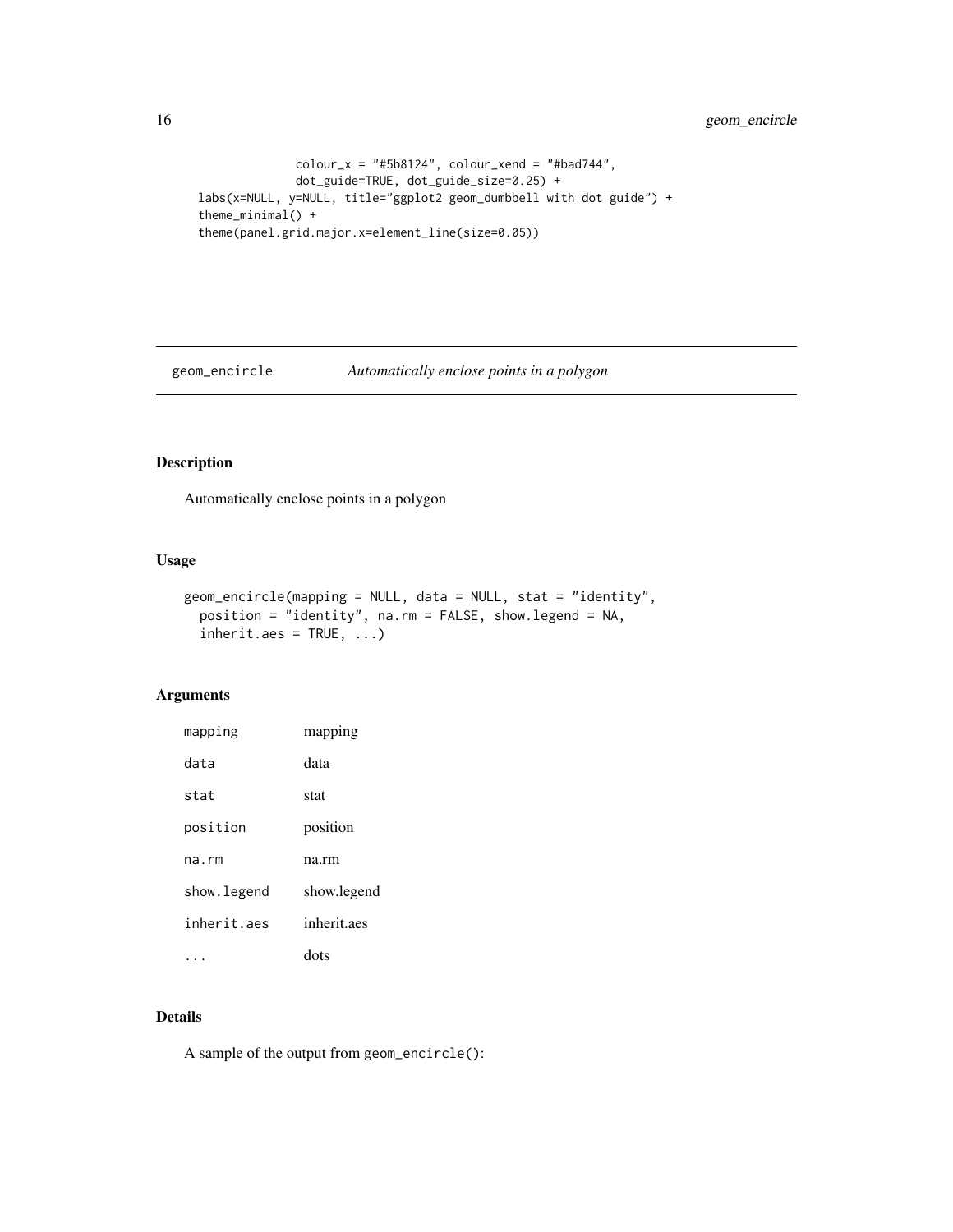

# Value

adds a circle around the specified points

#### Author(s)

Ben Bolker

# Examples

```
d <- data.frame(x=c(1,1,2),y=c(1,2,2)*100)
gg \leftarrow ggplot(d,aes(x,y))gg \leftarrow gg + scale_x_{continuous(expand=c(0.5,1))}gg \leq-gg + scale_y_{continuous(expand=c(0.5,1))}gg + geom_encircle(s_shape=1, expand=0) + geom_point()
gg + geom_encircle(s_shape=1, expand=0.1, colour="red") + geom_point()
gg + geom_encircle(s_shape=0.5, expand=0.1, colour="purple") + geom_point()
gg + geom_encircle(data=subset(d, x==1), colour="blue", spread=0.02) +
  geom_point()
gg +geom_encircle(data=subset(d, x==2), colour="cyan", spread=0.04) +
  geom_point()
gg <- ggplot(mpg, aes(displ, hwy))
gg + geom_encircle(data=subset(mpg, hwy>40)) + geom_point()
gg + geom_encircle(aes(group=manufacturer)) + geom_point()
gg + geom_encircle(aes(group=manufacturer,fill=manufacturer),alpha=0.4)+
       geom_point()
```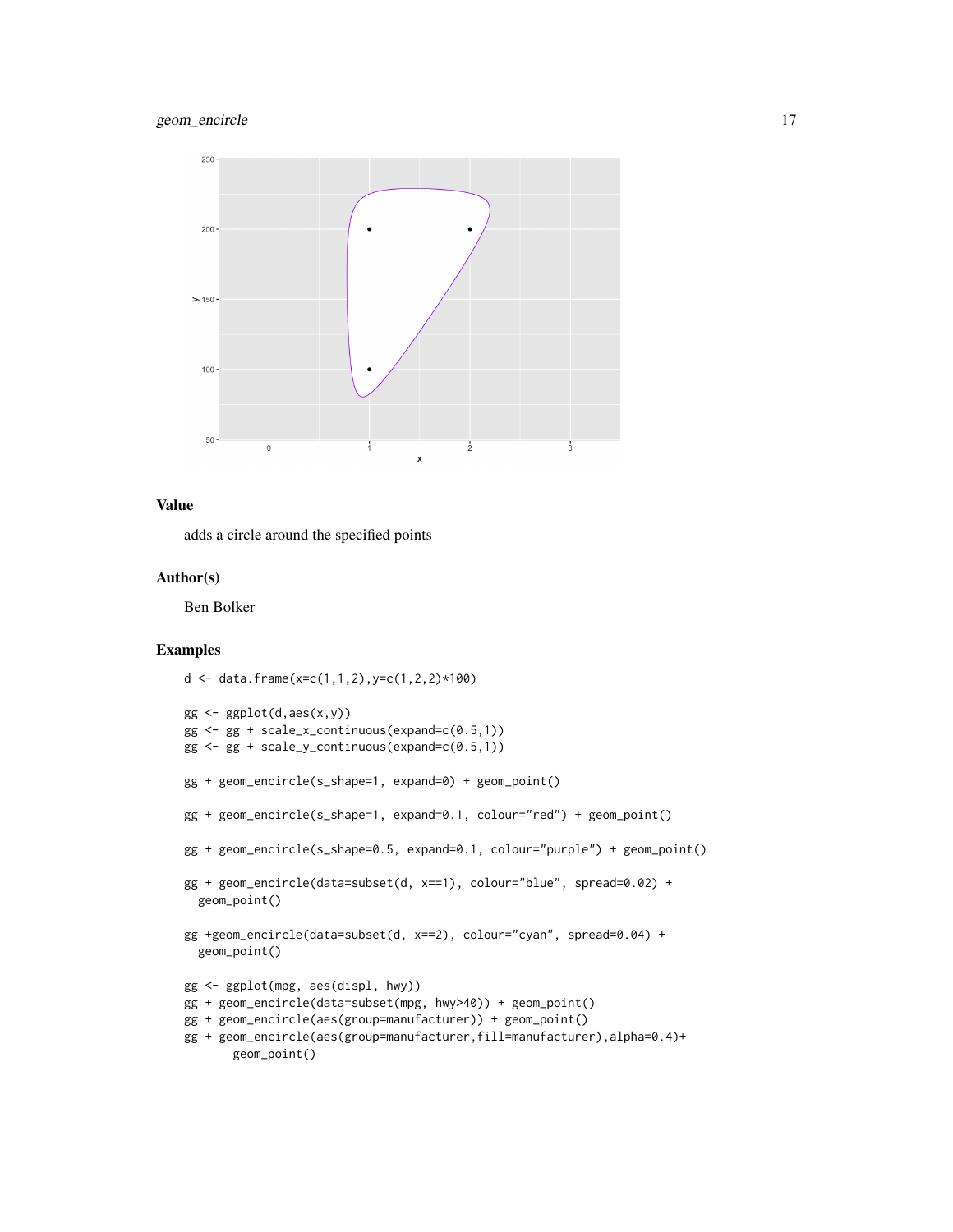```
gg + geom_encircle(aes(group=manufacturer,colour=manufacturer))+
       geom_point()
ss <- subset(mpg,hwy>31 & displ<2)
gg + geom_encircle(data=ss, colour="blue", s_shape=0.9, expand=0.07) +
  geom_point() + geom_point(data=ss, colour="blue")
```
geom\_lollipop *Lollipop charts*

# Description

The lollipop geom is used to create lollipop charts.

#### Usage

```
geom_lollipop(mapping = NULL, data = NULL, ..., horizontal = FALSE,
 point.colour = NULL, point.size = NULL, na.rm = FALSE,
  show.legend = NA, inherit.aes = TRUE)
```

| Set of aesthetic mappings created by aes or aes_. If specified and inherit.aes = TRUE<br>(the default), it is combined with the default mapping at the top level of the plot.<br>You must supply mapping if there is no plot mapping.                                                                        |
|--------------------------------------------------------------------------------------------------------------------------------------------------------------------------------------------------------------------------------------------------------------------------------------------------------------|
| The data to be displayed in this layer. There are three options:                                                                                                                                                                                                                                             |
| If NULL, the default, the data is inherited from the plot data as specified in the<br>call to ggplot.                                                                                                                                                                                                        |
| A data. frame, or other object, will override the plot data. All objects will<br>be fortified to produce a data frame. See fortify for which variables will be<br>created.                                                                                                                                   |
| A function will be called with a single argument, the plot data. The return<br>value must be a data. frame., and will be used as the layer data.                                                                                                                                                             |
| other arguments passed on to layer. These are often aesthetics, used to set an<br>aesthetic to a fixed value, like color = "red" or size = 3. They may also be<br>parameters to the paired geom/stat.                                                                                                        |
| horizontal is FALSE (the default), the function will draw the lollipops up from<br>the X axis (i.e. it will set xend to x & yend to 0). If TRUE, it will set yend to y &<br>xend to $\theta$ ). Make sure you map the x & y aesthetics accordingly. This parameter<br>helps avoid the need for coord_flip(). |
| the colour of the point                                                                                                                                                                                                                                                                                      |
| the size of the point                                                                                                                                                                                                                                                                                        |
| If FALSE (the default), removes missing values with a warning. If TRUE silently<br>removes missing values.                                                                                                                                                                                                   |
|                                                                                                                                                                                                                                                                                                              |

<span id="page-17-0"></span>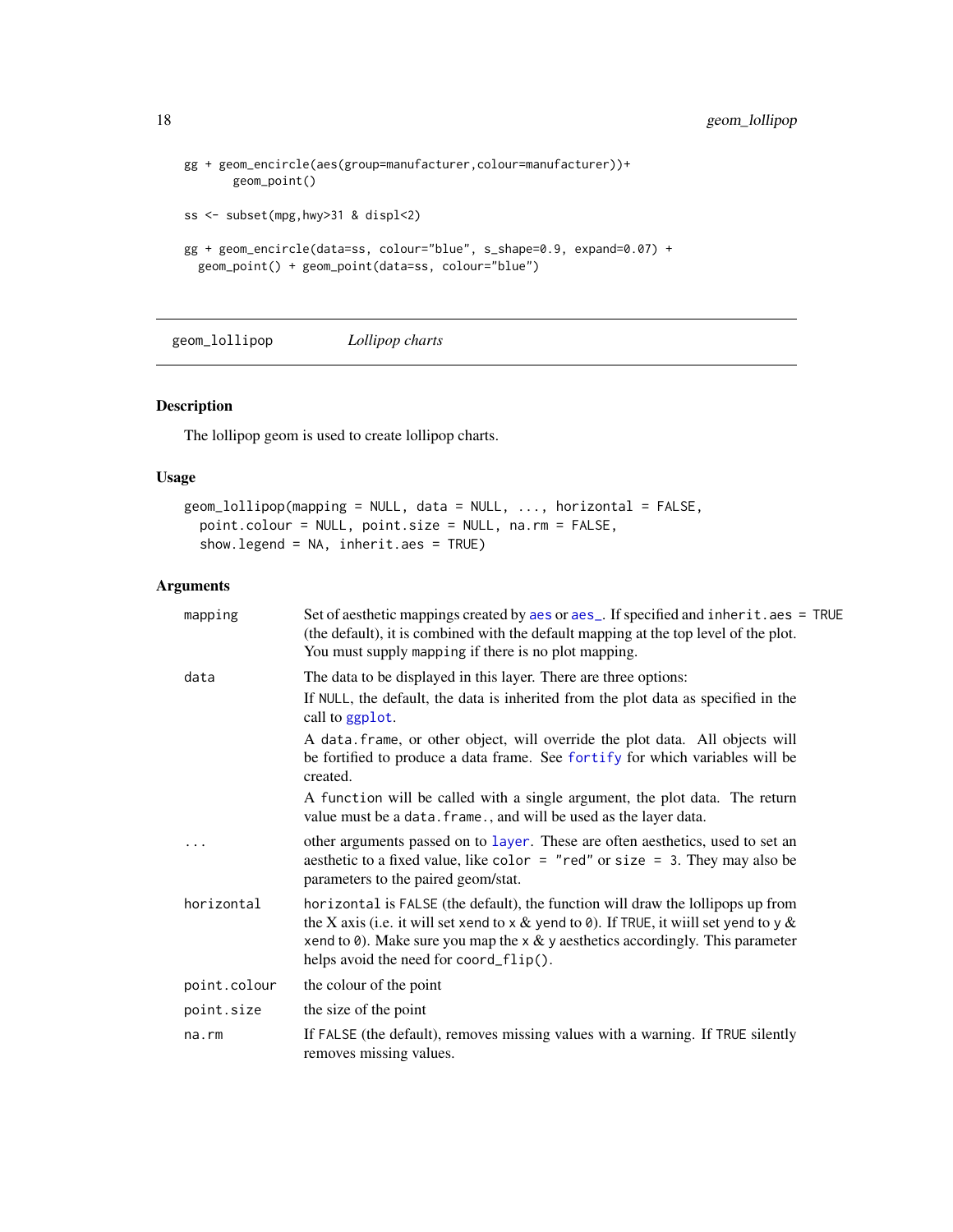<span id="page-18-0"></span>

| show.legend | logical. Should this layer be included in the legends? NA, the default, includes if<br>any aesthetics are mapped. FALSE never includes, and TRUE always includes. |
|-------------|-------------------------------------------------------------------------------------------------------------------------------------------------------------------|
| inherit.aes | If FALSE, overrides the default aesthetics, rather than combining with them.<br>This is most useful for helper functions that define both data and aesthetics and |
|             | shouldn't inherit behaviour from the default plot specification, e.g. borders.                                                                                    |

#### Details

Lollipop charts are the creation of Andy Cotgreave going back to 2011. They are a combination of a thin segment, starting at with a dot at the top and are a suitable alternative to or replacement for bar charts.

Use the horizontal parameter to abate the need for coord\_flip() (see the Arguments section for details).

A sample of the output from geom\_lollipop():



#### Aesthetics

geom\_point understands the following aesthetics (required aesthetics are in bold):

- x
- y
- alpha
- colour
- fill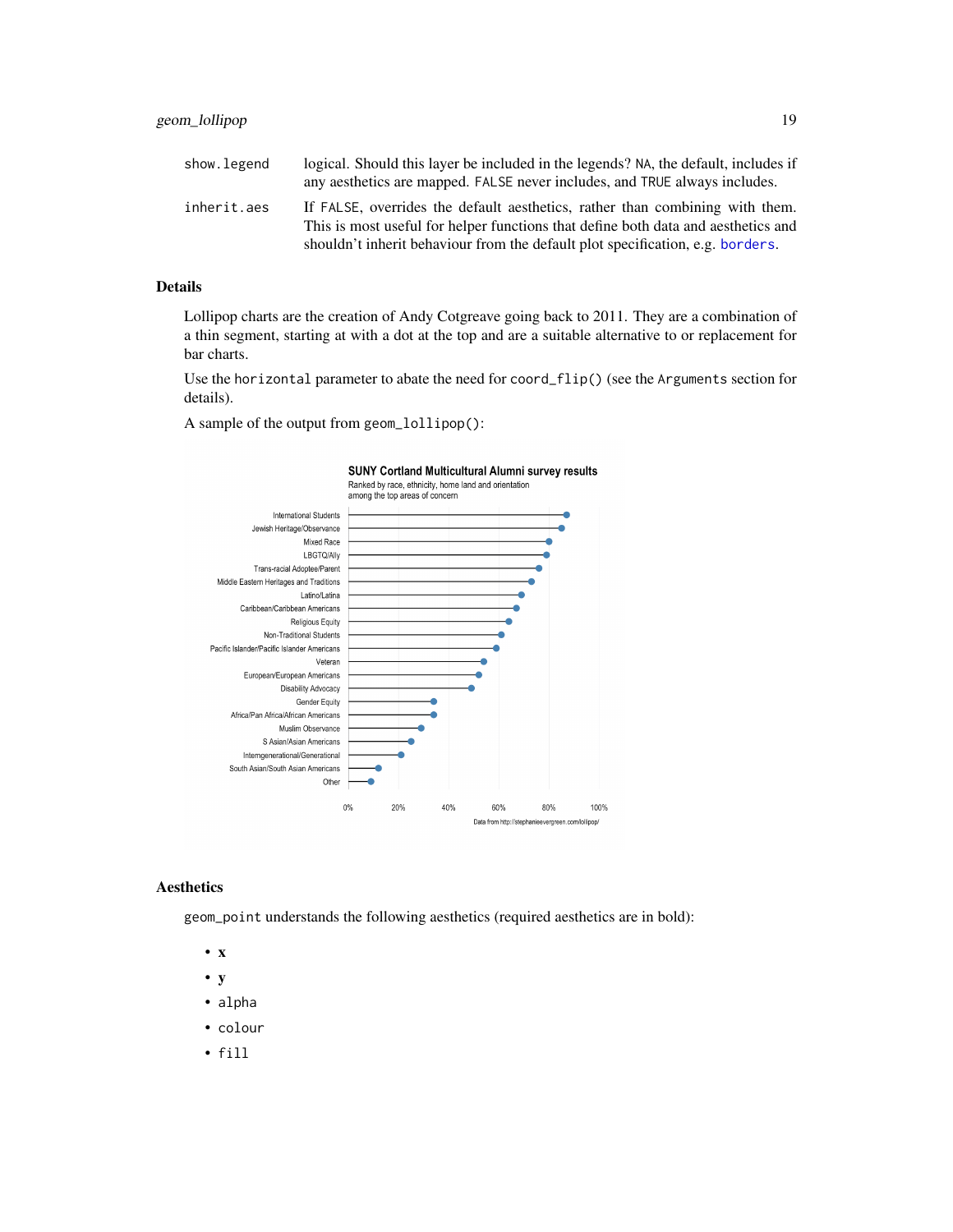- group
- shape
- size
- stroke

# Examples

```
df <- data.frame(trt=LETTERS[1:10],
                 value=seq(100, 10, by=-10))
ggplot(df, aes(trt, value)) + geom_lollipop()
ggplot(df, aes(value, trt)) + geom_lollipop(horizontal=TRUE)
```
<span id="page-19-1"></span>geom\_stateface *Use ProPublica's StateFace font in ggplot2 plots*

# Description

The label parameter can be either a 2-letter state abbreviation or a full state name. geom\_stateface() will take care of the translation to StateFace font glyph characters.

#### Usage

```
geom_stateface(mapping = NULL, data = NULL, stat = "identity",
 position = "identity", ..., parse = FALSE, nudge_x = 0, nudge_y = 0,
 check_overlap = FALSE, na.rm = FALSE, show.legend = NA,
  inherit.aes = TRUE)
```

| mapping  | Set of aesthetic mappings created by aes or aes_. If specified and inherit.aes = TRUE<br>(the default), it is combined with the default mapping at the top level of the plot.<br>You must supply mapping if there is no plot mapping. |
|----------|---------------------------------------------------------------------------------------------------------------------------------------------------------------------------------------------------------------------------------------|
| data     | The data to be displayed in this layer. There are three options:<br>If NULL, the default, the data is inherited from the plot data as specified in the<br>call to ggplot.                                                             |
|          | A data frame, or other object, will override the plot data. All objects will<br>be fortified to produce a data frame. See fortify for which variables will be<br>created.                                                             |
|          | A function will be called with a single argument, the plot data. The return<br>value must be a data. frame., and will be used as the layer data.                                                                                      |
| stat     | The statistical transformation to use on the data for this layer, as a string.                                                                                                                                                        |
| position | Position adjustment, either as a string, or the result of a call to a position adjust-<br>ment function.                                                                                                                              |

<span id="page-19-0"></span>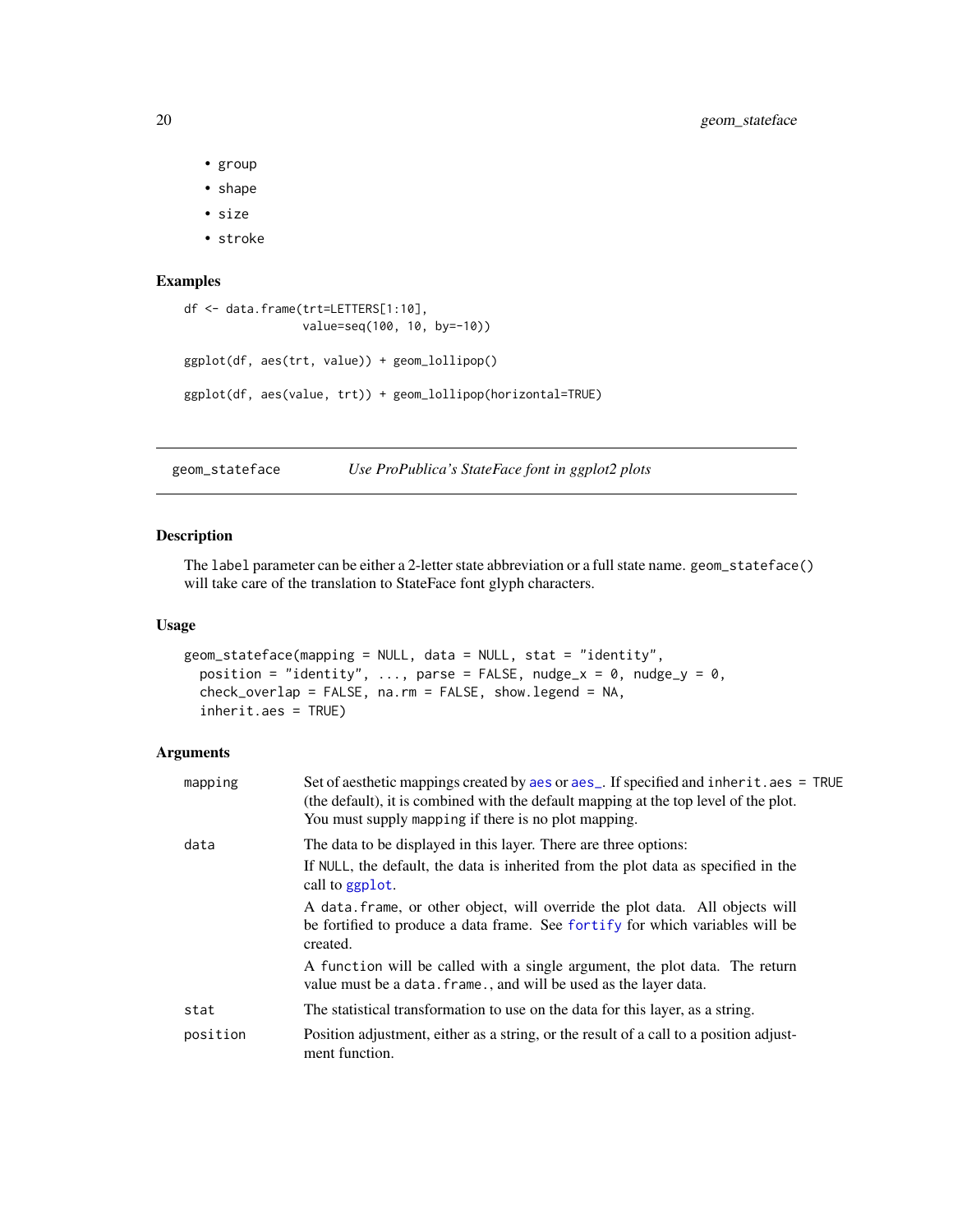<span id="page-20-0"></span>

| .                     | other arguments passed on to layer. These are often aesthetics, used to set an<br>aesthetic to a fixed value, like color = "red" or size = 3. They may also be<br>parameters to the paired geom/stat.                                               |  |
|-----------------------|-----------------------------------------------------------------------------------------------------------------------------------------------------------------------------------------------------------------------------------------------------|--|
| parse                 | If TRUE, the labels will be parsed into expressions and displayed as described<br>in ?plotmath                                                                                                                                                      |  |
| $nudge_x$ , $nudge_y$ |                                                                                                                                                                                                                                                     |  |
|                       | Horizontal and vertical adjustment to nudge 1 abels by. Useful for offsetting text<br>from points, particularly on discrete scales.                                                                                                                 |  |
| check_overlap         | If TRUE, text that overlaps previous text in the same layer will not be plotted.                                                                                                                                                                    |  |
| $na$ . $rm$           | If FALSE, the default, missing values are removed with a warning. If TRUE,<br>missing values are silently removed.                                                                                                                                  |  |
| show.legend           | logical. Should this layer be included in the legends? NA, the default, includes if<br>any aesthetics are mapped. FALSE never includes, and TRUE always includes.                                                                                   |  |
| inherit.aes           | If FALSE, overrides the default aesthetics, rather than combining with them.<br>This is most useful for helper functions that define both data and aesthetics and<br>shouldn't inherit behaviour from the default plot specification, e.g. borders. |  |

#### Details

The package will also take care of loading the StateFace font for PDF and other devices, but to use it with the on-screen ggplot2 device, you'll need to install the font on your system.

ggalt ships with a copy of the StateFace TTF font. You can run show\_stateface() to get the filesystem location and then load the font manually from there.

A sample of the output from geom\_stateface():



#### See Also

Other StateFace operations: [load\\_stateface](#page-26-1), [show\\_stateface](#page-27-1)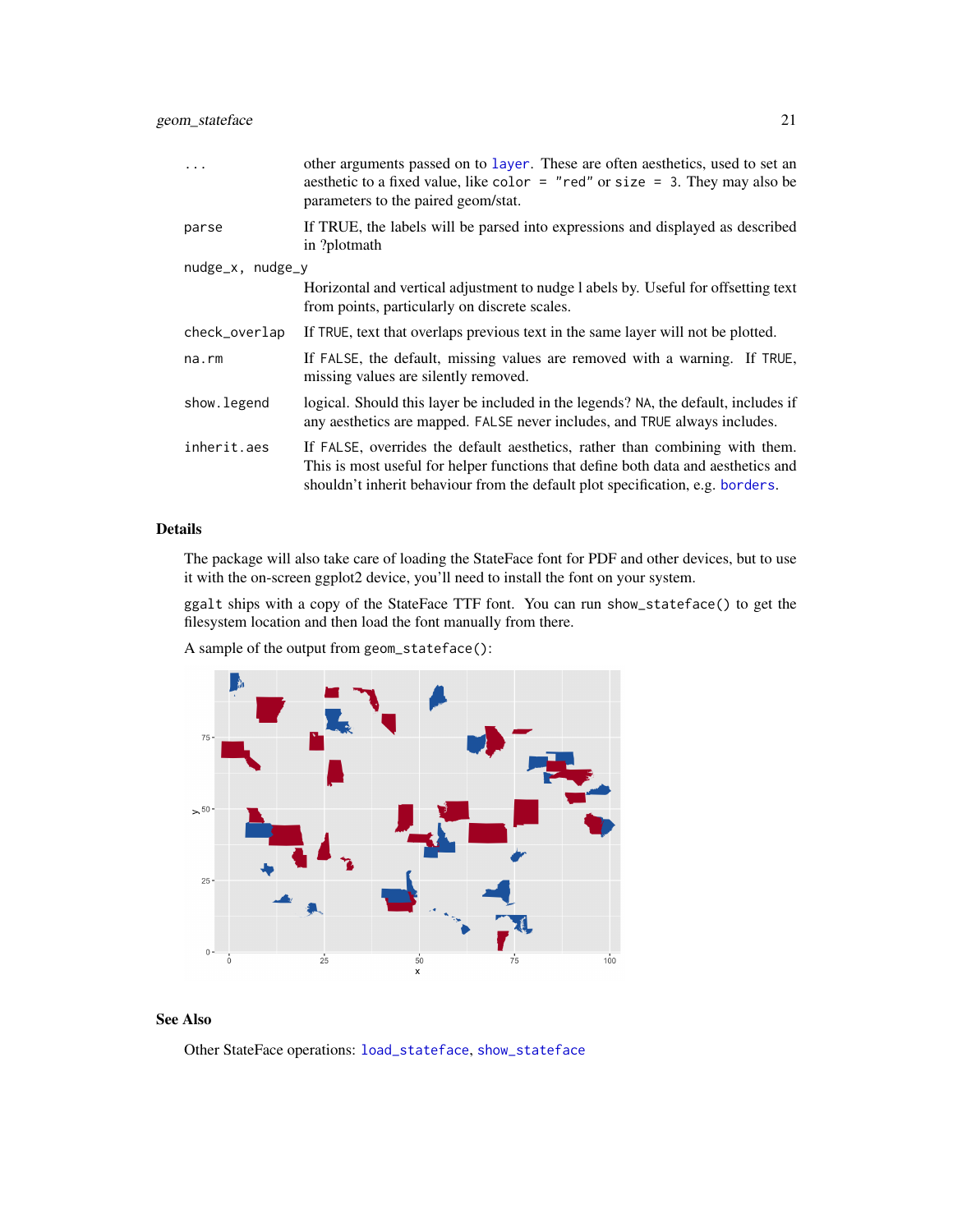#### Examples

```
## Not run:
library(ggplot2)
library(ggalt)
# Run show_stateface() to see the location of the TTF StateFace font
# You need to install it for it to work
set.seed(1492)
dat <- data.frame(state=state.abb,
                  x=sample(100, 50),
                  y=sample(100, 50),
                  col=sample(c("#b2182b", "#2166ac"), 50, replace=TRUE),
                  sz=sample(6:15, 50, replace=TRUE),
                  stringsAsFactors=FALSE)
gg \leftarrow ggplot(data, aes(x=x, y=y))gg <- gg + geom_stateface(aes(label=state, color=col, size=sz))
gg <- gg + scale_color_identity()
gg <- gg + scale_size_identity()
gg
## End(Not run)
```
<span id="page-21-1"></span>

```
geom_xspline Connect control points/observations with an X-spline
```
# Description

Draw an X-spline, a curve drawn relative to control points/observations. Patterned after geom\_line in that it orders the points by x first before computing the splines.

#### Usage

```
geom_xspline(mapping = NULL, data = NULL, stat = "xspline",
 position = "identity", na.rm = TRUE, show.legend = NA,
  inherit.aes = TRUE, spline_shape = -0.25, open = TRUE,
  rep\_ends = TRUE, ...stat_xspline(mapping = NULL, data = NULL, geom = "line",
 position = "identity", na.rm = TRUE, show.legend = NA,
 inherit.aes = TRUE, spline\_shape = -0.25, open = TRUE,rep\_ends = TRUE, ...
```

```
aesaes_. If specified and inherit.aes = TRUE
              (the default), it is combined with the default mapping at the top level of the plot.
              You must supply mapping if there is no plot mapping.
```
<span id="page-21-0"></span>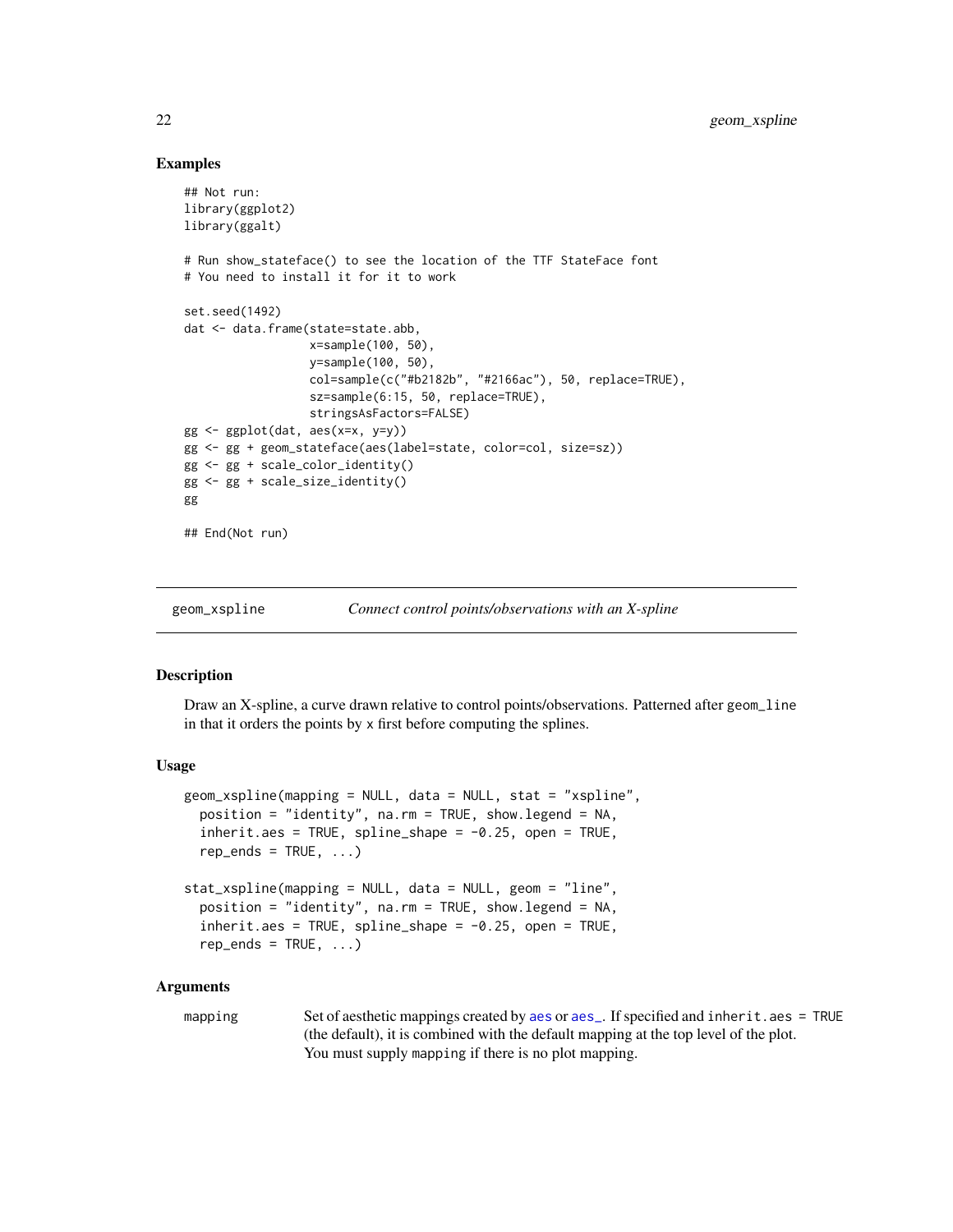<span id="page-22-0"></span>

| data         | The data to be displayed in this layer. There are three options:                                                                                                                                                                                    |
|--------------|-----------------------------------------------------------------------------------------------------------------------------------------------------------------------------------------------------------------------------------------------------|
|              | If NULL, the default, the data is inherited from the plot data as specified in the<br>call to ggplot.                                                                                                                                               |
|              | A data. frame, or other object, will override the plot data. All objects will<br>be fortified to produce a data frame. See fortify for which variables will be<br>created.                                                                          |
|              | A function will be called with a single argument, the plot data. The return<br>value must be a data. frame., and will be used as the layer data.                                                                                                    |
| position     | Position adjustment, either as a string, or the result of a call to a position adjust-<br>ment function.                                                                                                                                            |
| na.rm        | If FALSE, the default, missing values are removed with a warning. If TRUE,<br>missing values are silently removed.                                                                                                                                  |
| show.legend  | logical. Should this layer be included in the legends? NA, the default, includes if<br>any aesthetics are mapped. FALSE never includes, and TRUE always includes.                                                                                   |
| inherit.aes  | If FALSE, overrides the default aesthetics, rather than combining with them.<br>This is most useful for helper functions that define both data and aesthetics and<br>shouldn't inherit behaviour from the default plot specification, e.g. borders. |
| spline_shape | A numeric vector of values between -1 and 1, which control the shape of the<br>spline relative to the control points.                                                                                                                               |
| open         | A logical value indicating whether the spline is an open or a closed shape.                                                                                                                                                                         |
| rep_ends     | For open X-splines, a logical value indicating whether the first and last control<br>points should be replicated for drawing the curve. Ignored for closed X-splines.                                                                               |
| .            | other arguments passed on to layer. These are often aesthetics, used to set an<br>aesthetic to a fixed value, like color = "red" or size = 3. They may also be<br>parameters to the paired geom/stat.                                               |
| geom, stat   | Use to override the default connection between geom_xspline and stat_xspline.                                                                                                                                                                       |

# Details

A sample of the output from geom\_xspline():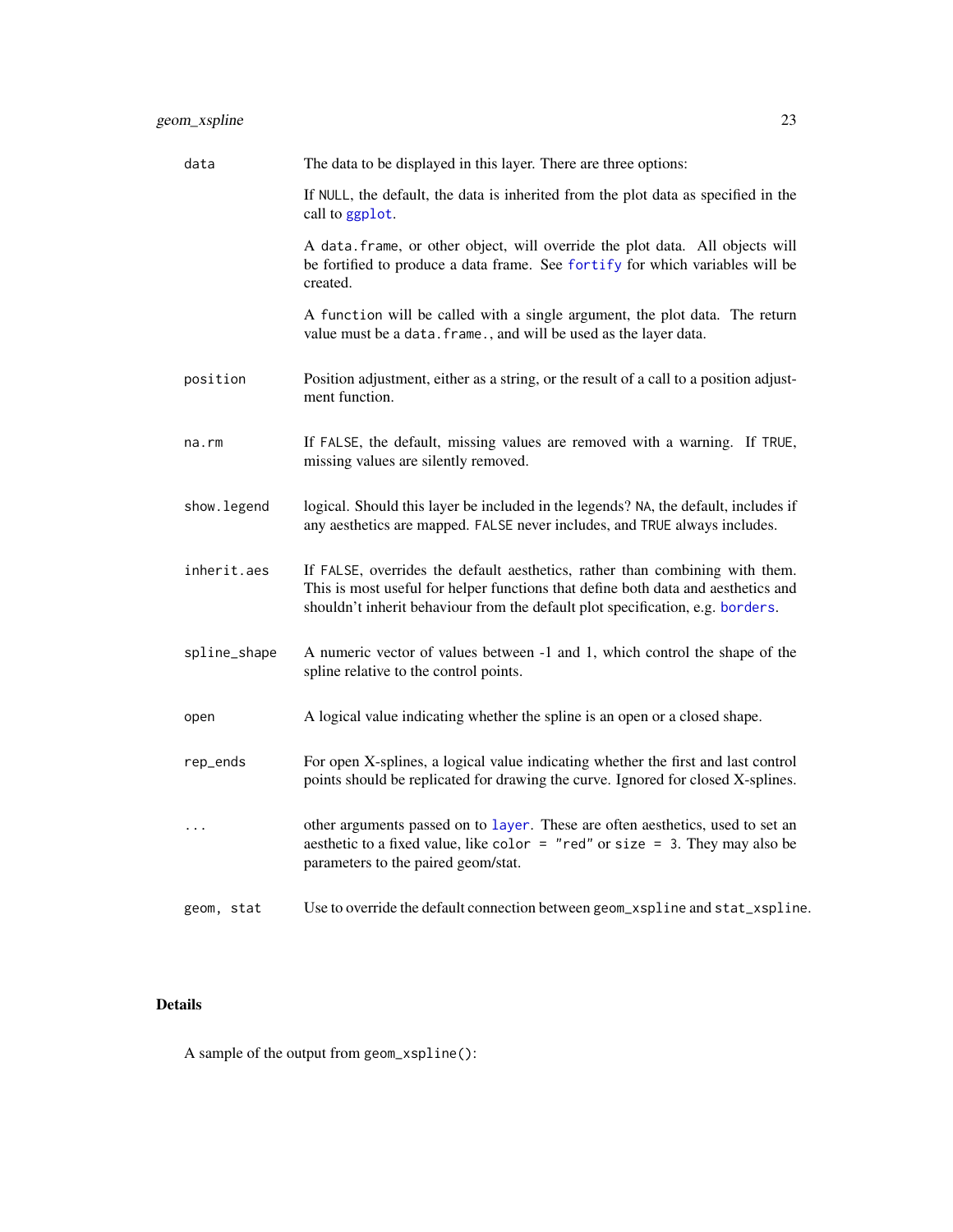

An X-spline is a line drawn relative to control points. For each control point, the line may pass through (interpolate) the control point or it may only approach (approximate) the control point; the behaviour is determined by a shape parameter for each control point.

If the shape parameter is greater than zero, the spline approximates the control points (and is very similar to a cubic B-spline when the shape is 1). If the shape parameter is less than zero, the spline interpolates the control points (and is very similar to a Catmull-Rom spline when the shape is -1). If the shape parameter is 0, the spline forms a sharp corner at that control point.

For open X-splines, the start and end control points must have a shape of 0 (and non-zero values are silently converted to zero).

For open X-splines, by default the start and end control points are replicated before the curve is drawn. A curve is drawn between (interpolating or approximating) the second and third of each set of four control points, so this default behaviour ensures that the resulting curve starts at the first control point you have specified and ends at the last control point. The default behaviour can be turned off via the repEnds argument.

#### Aesthetics

geom\_xspline understands the following aesthetics (required aesthetics are in bold):

- x
- y
- alpha
- color
- linetype
- size

#### Computed variables

- x
- y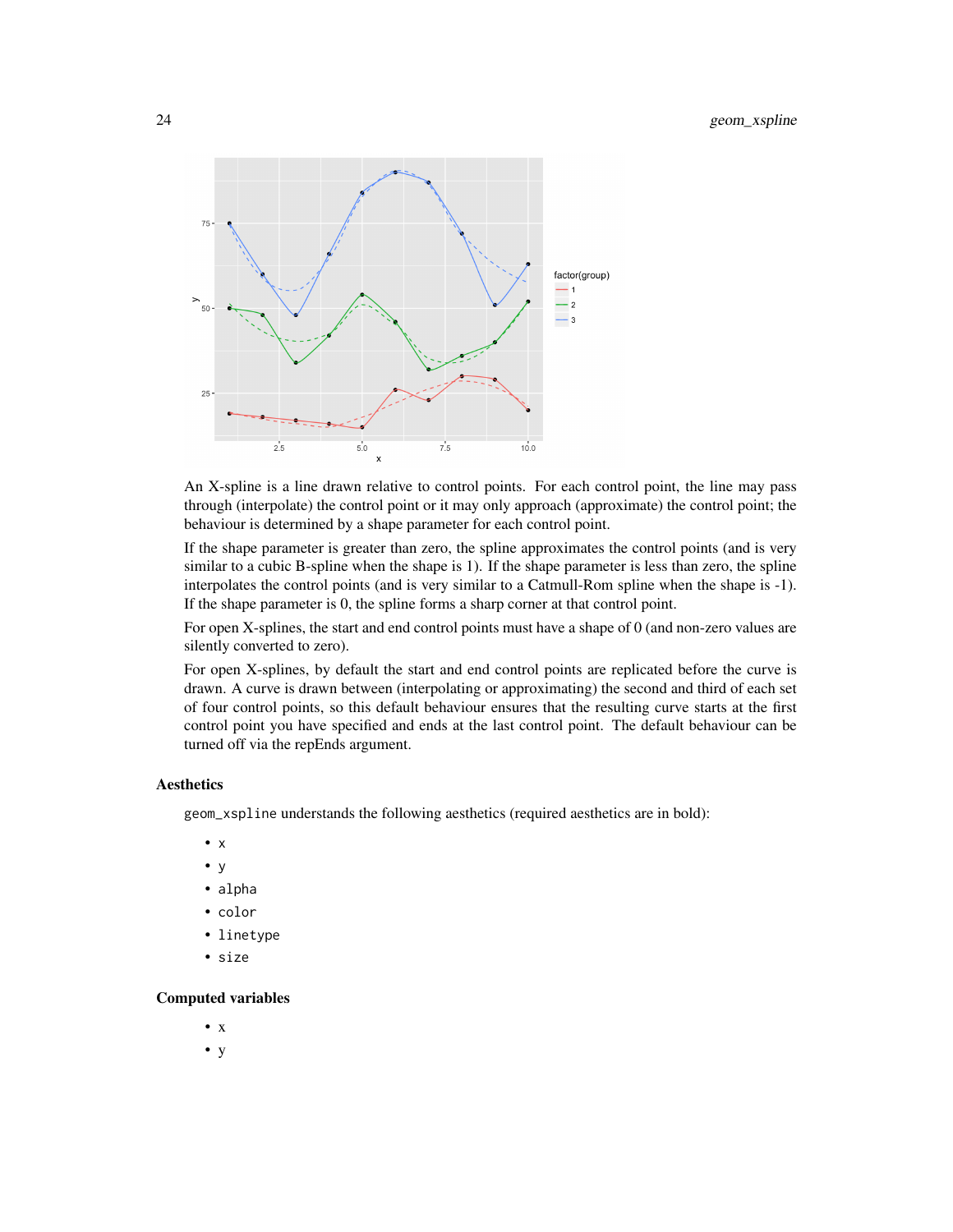#### <span id="page-24-0"></span>geom\_xspline 25

#### References

Blanc, C. and Schlick, C. (1995), "X-splines : A Spline Model Designed for the End User", in *Proceedings of SIGGRAPH 95*, pp. 377-386. [http://dept-info.labri.fr/~schlick/DOC/sig1.](http://dept-info.labri.fr/~schlick/DOC/sig1.html) [html](http://dept-info.labri.fr/~schlick/DOC/sig1.html)

# See Also

[geom\\_line](#page-0-0): Connect observations (x order); [geom\\_path](#page-0-0): Connect observations; [geom\\_polygon](#page-0-0): Filled paths (polygons); [geom\\_segment](#page-0-0): Line segments; [xspline](#page-0-0); [grid.xspline](#page-0-0)

Other xspline implementations: [geom\\_xspline2](#page-25-1)

#### Examples

```
set.seed(1492)
dat <- data.frame(x=c(1:10, 1:10, 1:10),
                  y=c(sample(15:30, 10), 2*sample(15:30, 10),
                      3*sample(15:30, 10)),
                  group=factor(c(rep(1, 10), rep(2, 10), rep(3, 10)))
)
ggplot(dat, aes(x, y, group=group, color=group)) +
  geom_point() +
  geom_line()
ggplot(dat, aes(x, y, group=group, color=factor(group))) +
  geom_point() +
  geom_line() +
  geom_smooth(se=FALSE, linetype="dashed", size=0.5)
ggplot(dat, aes(x, y, group=group, color=factor(group))) +
  geom_point(color="black") +
  geom_smooth(se=FALSE, linetype="dashed", size=0.5) +
  geom_xspline(size=0.5)
ggplot(dat, aes(x, y, group=group, color=factor(group))) +
  geom_point(color="black") +
  geom_smooth(se=FALSE, linetype="dashed", size=0.5) +
  geom_xspline(spline_shape=-0.4, size=0.5)
ggplot(dat, aes(x, y, group=group, color=factor(group))) +
  geom_point(color="black") +
  geom_smooth(se=FALSE, linetype="dashed", size=0.5) +
  geom_xspline(spline_shape=0.4, size=0.5)
ggplot(dat, aes(x, y, group=group, color=factor(group))) +
  geom_point(color="black") +
  geom_smooth(se=FALSE, linetype="dashed", size=0.5) +
  geom_xspline(spline_shape=1, size=0.5)
ggplot(dat, aes(x, y, group=group, color=factor(group))) +
  geom_point(color="black") +
```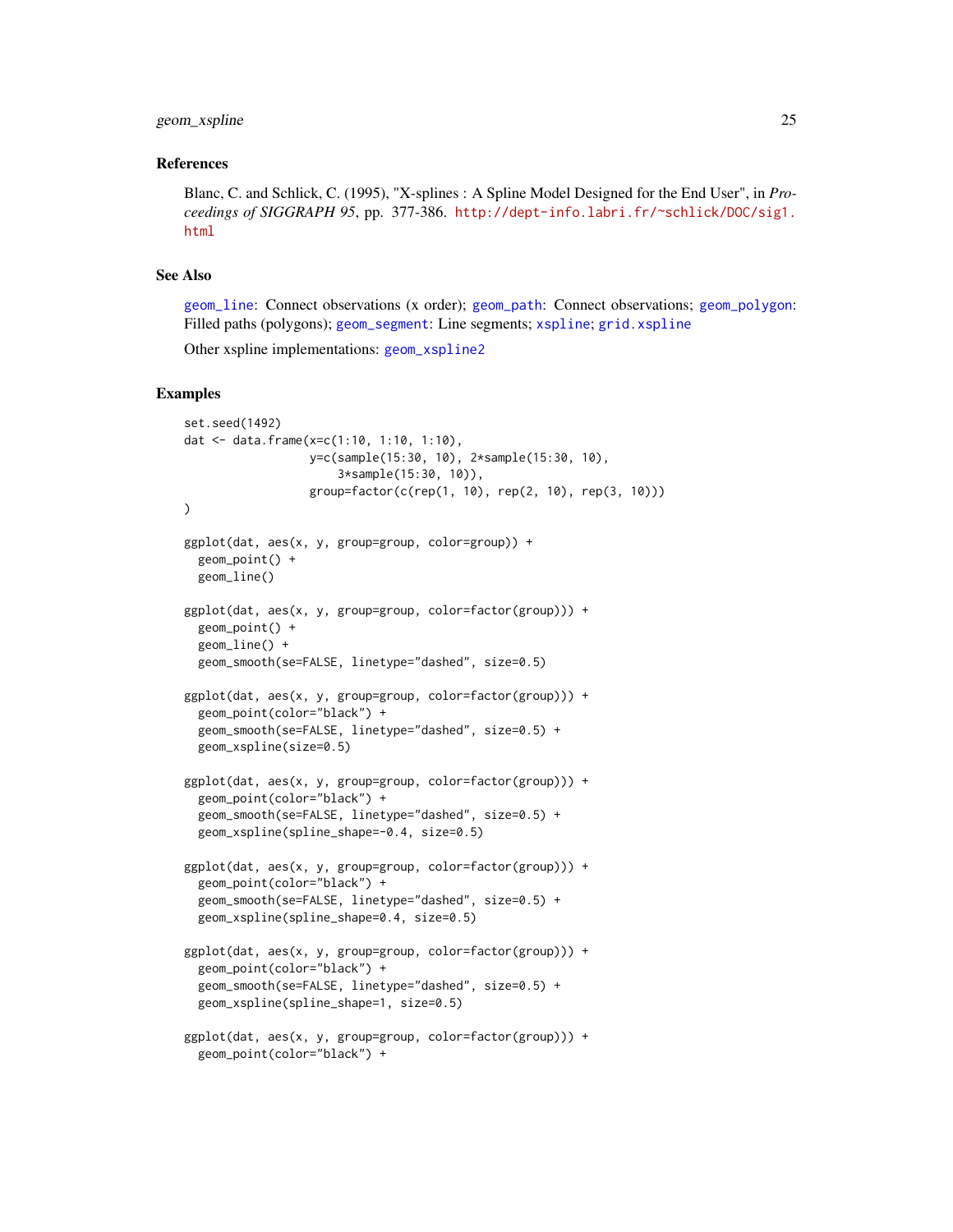```
geom_smooth(se=FALSE, linetype="dashed", size=0.5) +
  geom_xspline(spline_shape=0, size=0.5)
ggplot(dat, aes(x, y, group=group, color=factor(group))) +
  geom_point(color="black") +
  geom_smooth(se=FALSE, linetype="dashed", size=0.5) +
  geom_xspline(spline_shape=-1, size=0.5)
```
<span id="page-25-1"></span>

| geom_xspline2 | Alternative implemenation for connecting control points/observations |
|---------------|----------------------------------------------------------------------|
|               | with an X-spline                                                     |

# Description

Alternative implemenation for connecting control points/observations with an X-spline

# Usage

```
geom_xspline2(mapping = NULL, data = NULL, stat = "identity",
 position = "identity", na.rm = FALSE, show.legend = NA,
  inherit.aes = TRUE, ...
```

| mapping     | Set of aesthetic mappings created by aes or aes_. If specified and inherit.aes = TRUE<br>(the default), it is combined with the default mapping at the top level of the plot.<br>You must supply mapping if there is no plot mapping.               |
|-------------|-----------------------------------------------------------------------------------------------------------------------------------------------------------------------------------------------------------------------------------------------------|
| data        | The data to be displayed in this layer. There are three options:                                                                                                                                                                                    |
|             | If NULL, the default, the data is inherited from the plot data as specified in the<br>call to ggplot.                                                                                                                                               |
|             | A data frame, or other object, will override the plot data. All objects will<br>be fortified to produce a data frame. See fortify for which variables will be<br>created.                                                                           |
|             | A function will be called with a single argument, the plot data. The return<br>value must be a data. frame., and will be used as the layer data.                                                                                                    |
| stat        | Use to override the default connection between geom_xspline and stat_xspline.                                                                                                                                                                       |
| position    | Position adjustment, either as a string, or the result of a call to a position adjust-<br>ment function.                                                                                                                                            |
| na.rm       | If FALSE, the default, missing values are removed with a warning. If TRUE,<br>missing values are silently removed.                                                                                                                                  |
| show.legend | logical. Should this layer be included in the legends? NA, the default, includes if<br>any aesthetics are mapped. FALSE never includes, and TRUE always includes.                                                                                   |
| inherit.aes | If FALSE, overrides the default aesthetics, rather than combining with them.<br>This is most useful for helper functions that define both data and aesthetics and<br>shouldn't inherit behaviour from the default plot specification, e.g. borders. |

<span id="page-25-0"></span>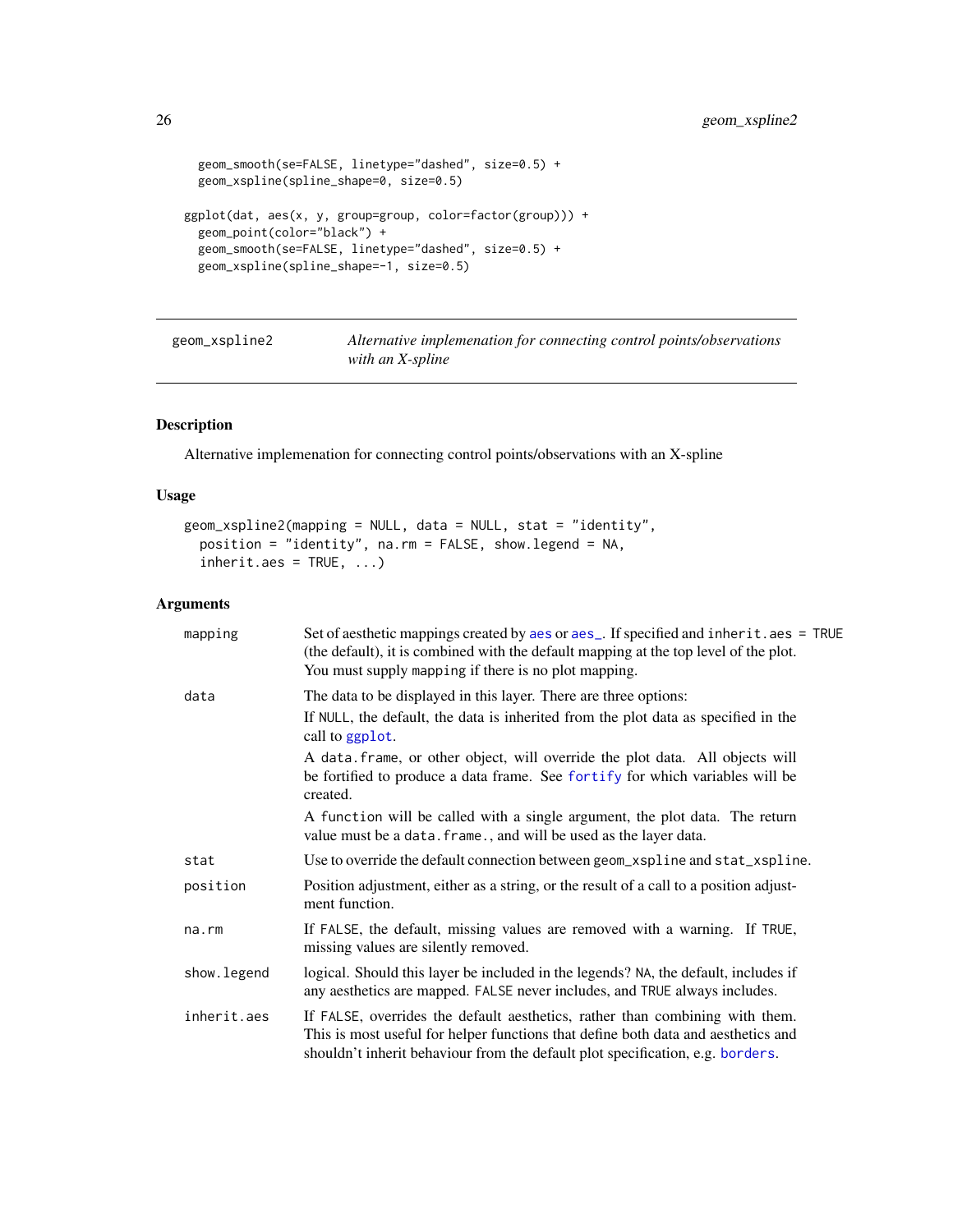#### <span id="page-26-0"></span>ggalt  $27$

#### Value

creates a spline curve

#### Author(s)

Ben Bolker

# See Also

Other xspline implementations: [geom\\_xspline](#page-21-1)

ggalt *Extra Geoms, Stats, Coords, Scales & Fonts for 'ggplot2'*

#### Description

A package containing additional geoms, coords, stats, scales & fonts for ggplot2 2.0+

# Author(s)

Bob Rudis (@hrbrmstr)

<span id="page-26-1"></span>load\_stateface *Load stateface font*

# Description

Makes the ProPublica StateFace font available to PDF, PostScript, et. al. devices.

# Usage

load\_stateface()

#### See Also

Other StateFace operations: [geom\\_stateface](#page-19-1), [show\\_stateface](#page-27-1)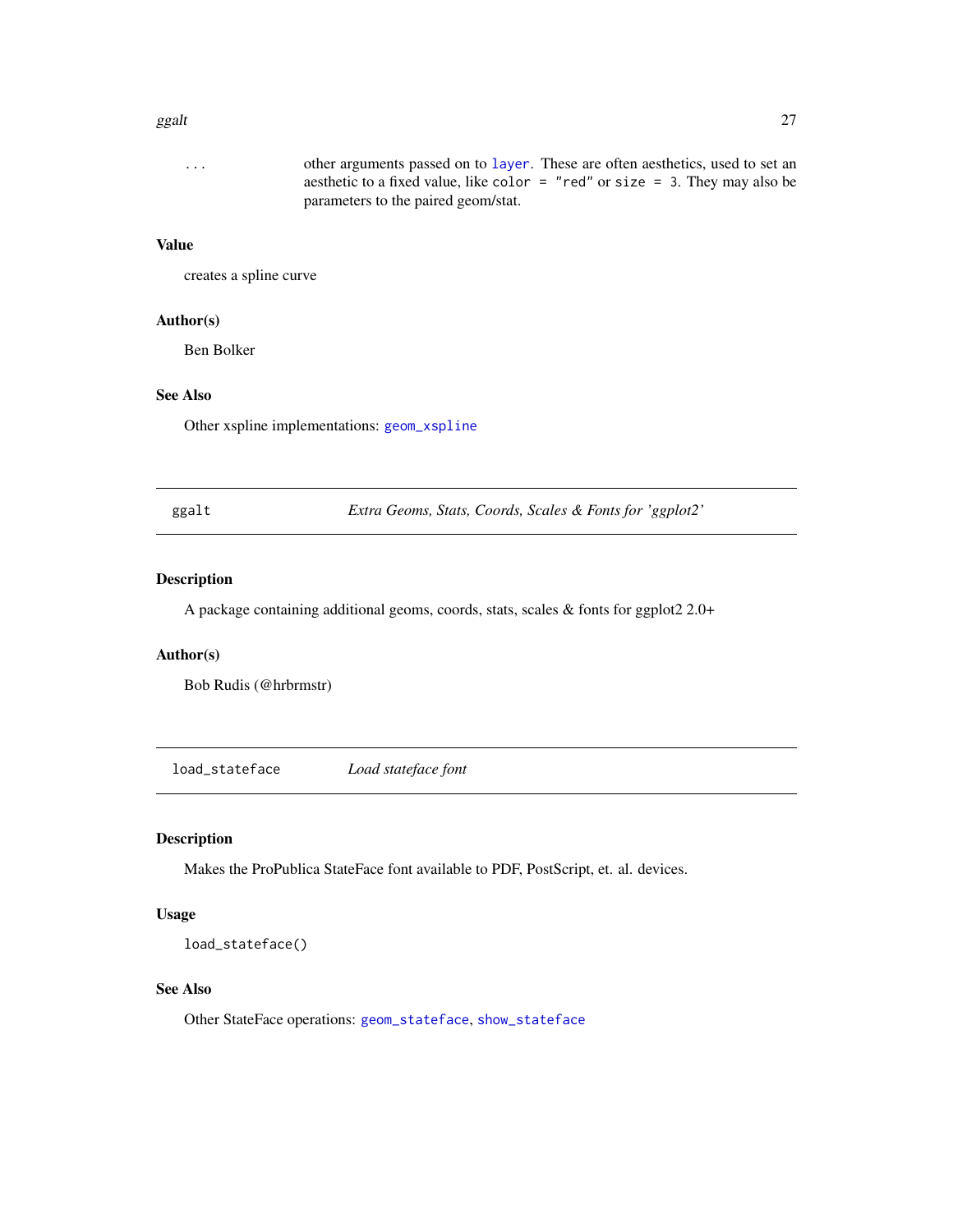<span id="page-27-1"></span><span id="page-27-0"></span>

# Description

Displays the path to the StateFace font. For the font to work in the on-screen plot device for ggplot2, you need to install the font on your system

### Usage

show\_stateface()

# See Also

Other StateFace operations: [geom\\_stateface](#page-19-1), [load\\_stateface](#page-26-1)

| stat_ash | Compute and display a univariate averaged shifted histogram (poly- |
|----------|--------------------------------------------------------------------|
|          | nomial kernel)                                                     |

# Description

See [bin1](#page-0-0) & [ash1](#page-0-0) for more information.

#### Usage

```
stat_ash(mapping = NULL, data = NULL, geom = "area", position = "stack",
 ab = NULL, nbin = 50, m = 5, kopt = c(2, 2), na.rm = FALSE,
 show.legend = NA, inherit.aes = TRUE, ...)
```

| mapping | Set of aesthetic mappings created by aes or aes_. If specified and inherit.aes = TRUE<br>(the default), it is combined with the default mapping at the top level of the plot.<br>You must supply mapping if there is no plot mapping. |
|---------|---------------------------------------------------------------------------------------------------------------------------------------------------------------------------------------------------------------------------------------|
| data    | The data to be displayed in this layer. There are three options:                                                                                                                                                                      |
|         | If NULL, the default, the data is inherited from the plot data as specified in the<br>call to ggplot.                                                                                                                                 |
|         | A data frame, or other object, will override the plot data. All objects will<br>be fortified to produce a data frame. See fortify for which variables will be<br>created.                                                             |
|         | A function will be called with a single argument, the plot data. The return<br>value must be a data. frame., and will be used as the layer data.                                                                                      |
| geom    | Use to override the default Geom                                                                                                                                                                                                      |
|         |                                                                                                                                                                                                                                       |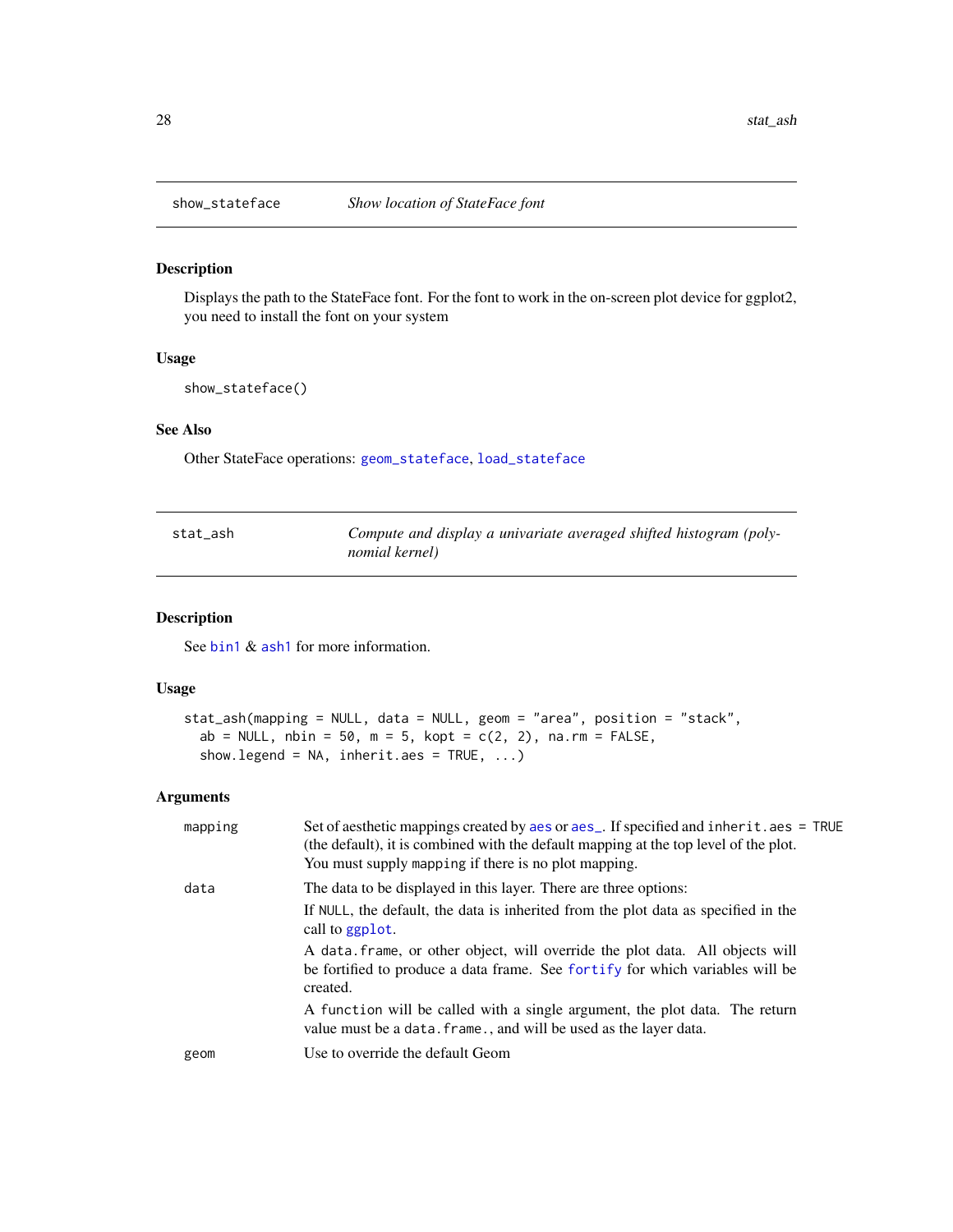<span id="page-28-0"></span>stat\_ash 29

| position     | Position adjustment, either as a string, or the result of a call to a position adjust-<br>ment function.                                                                                                                                            |
|--------------|-----------------------------------------------------------------------------------------------------------------------------------------------------------------------------------------------------------------------------------------------------|
| ab           | half-open interval for bins $[a,b)$ . If no value is specified, the range of x is<br>stretched by 5% at each end and used the interval.                                                                                                             |
| nbin         | number of bins desired. Default 50.                                                                                                                                                                                                                 |
| m            | integer smoothing parameter; Default 5.                                                                                                                                                                                                             |
| kopt         | vector of length 2 specifying the kernel, which is proportional to $(1 - abs(i/m)$ <sup>N</sup> kopt $(1)$<br>$\pi$ i $\kappa$ opt(2); (2,2)=biweight (default); (0,0)=uniform; (1,0)=triangle; (2,1)=Epanech-<br>nikov; $(2,3)$ =triweight.        |
| na.rm        | If FALSE, the default, missing values are removed with a warning. If TRUE,<br>missing values are silently removed.                                                                                                                                  |
| show. legend | logical. Should this layer be included in the legends? NA, the default, includes if<br>any aesthetics are mapped. FALSE never includes, and TRUE always includes.                                                                                   |
| inherit.aes  | If FALSE, overrides the default aesthetics, rather than combining with them.<br>This is most useful for helper functions that define both data and aesthetics and<br>shouldn't inherit behaviour from the default plot specification, e.g. borders. |
|              | other arguments passed on to layer. These are often aesthetics, used to set an<br>aesthetic to a fixed value, like color = "red" or size = 3. They may also be<br>parameters to the paired geom/stat.                                               |

# Details

A sample of the output from stat\_ash():



# Aesthetics

geom\_ash understands the following aesthetics (required aesthetics are in bold):

• x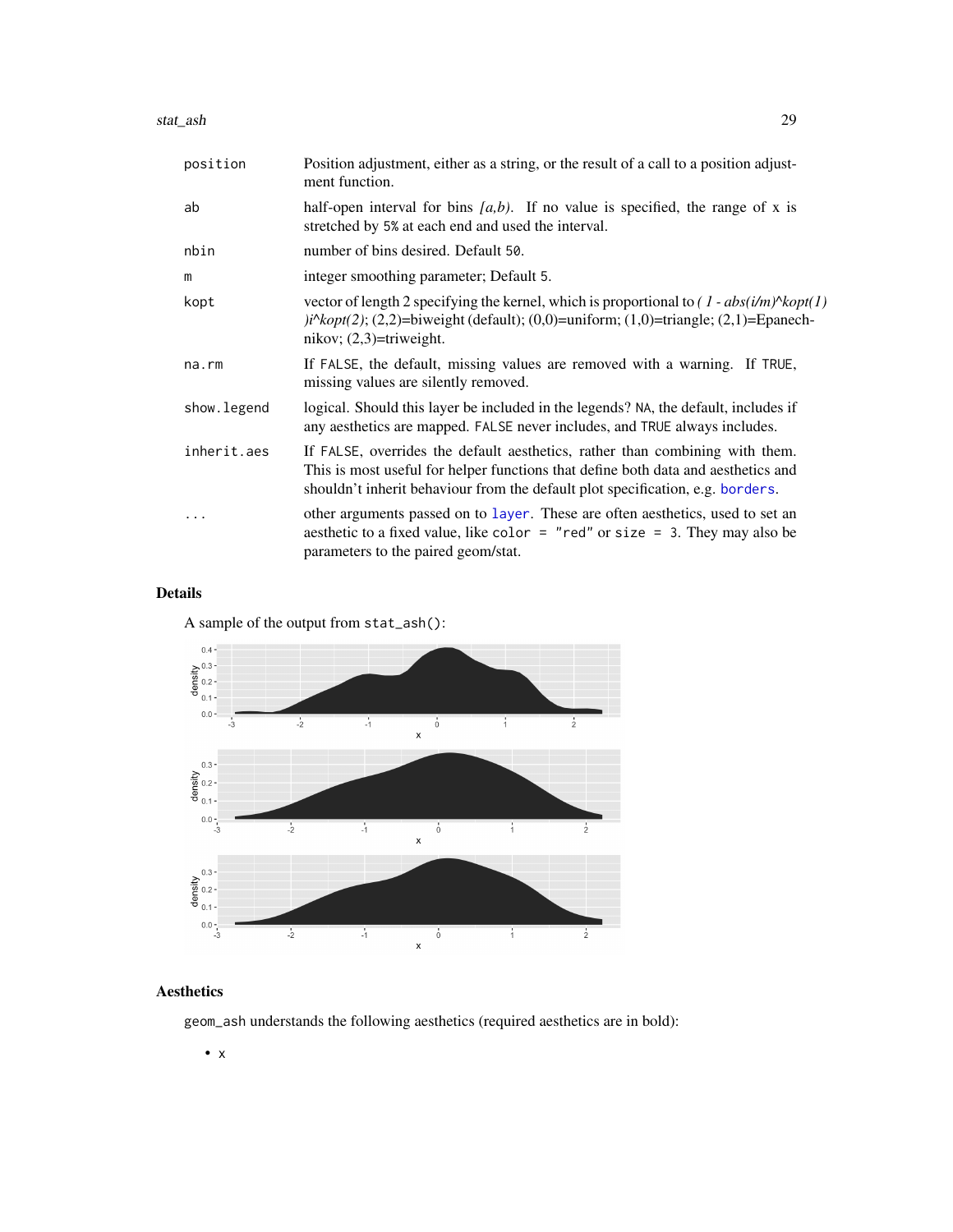- alpha
- color
- fill
- linetype
- size

# Computed variables

density ash density estimate

#### References

David Scott (1992), *"Multivariate Density Estimation,"* John Wiley, (chapter 5 in particular).

B. W. Silverman (1986), *"Density Estimation for Statistics and Data Analysis,"* Chapman & Hall.

# Examples

```
# compare
library(gridExtra)
set.seed(1492)
dat <- data.frame(x=rnorm(100))
grid.arrange(ggplot(dat, aes(x)) + stat_ash(),
             ggplot(dat, aes(x)) + stat_bkde(),
             ggplot(dat, aes(x)) + stat_density(),
             nrow=3)
cols <- RColorBrewer::brewer.pal(3, "Dark2")
ggplot(dat, aes(x)) +
  stat_ash(alpha=1/2, fill=cols[3]) +
  stat_bkde(alpha=1/2, fill=cols[2]) +
  stat_density(alpha=1/2, fill=cols[1]) +
  geom_rug() +
  labs(x=NULL, y="density/estimate") +
  scale_x_continuous(expand=c(0,0)) +
  theme_bw() +
  theme(panel.grid=element_blank()) +
  theme(panel.border=element_blank())
```
stat\_stepribbon *Step ribbon statistic*

# Description

Provides stairstep values for ribbon plots

<span id="page-29-0"></span>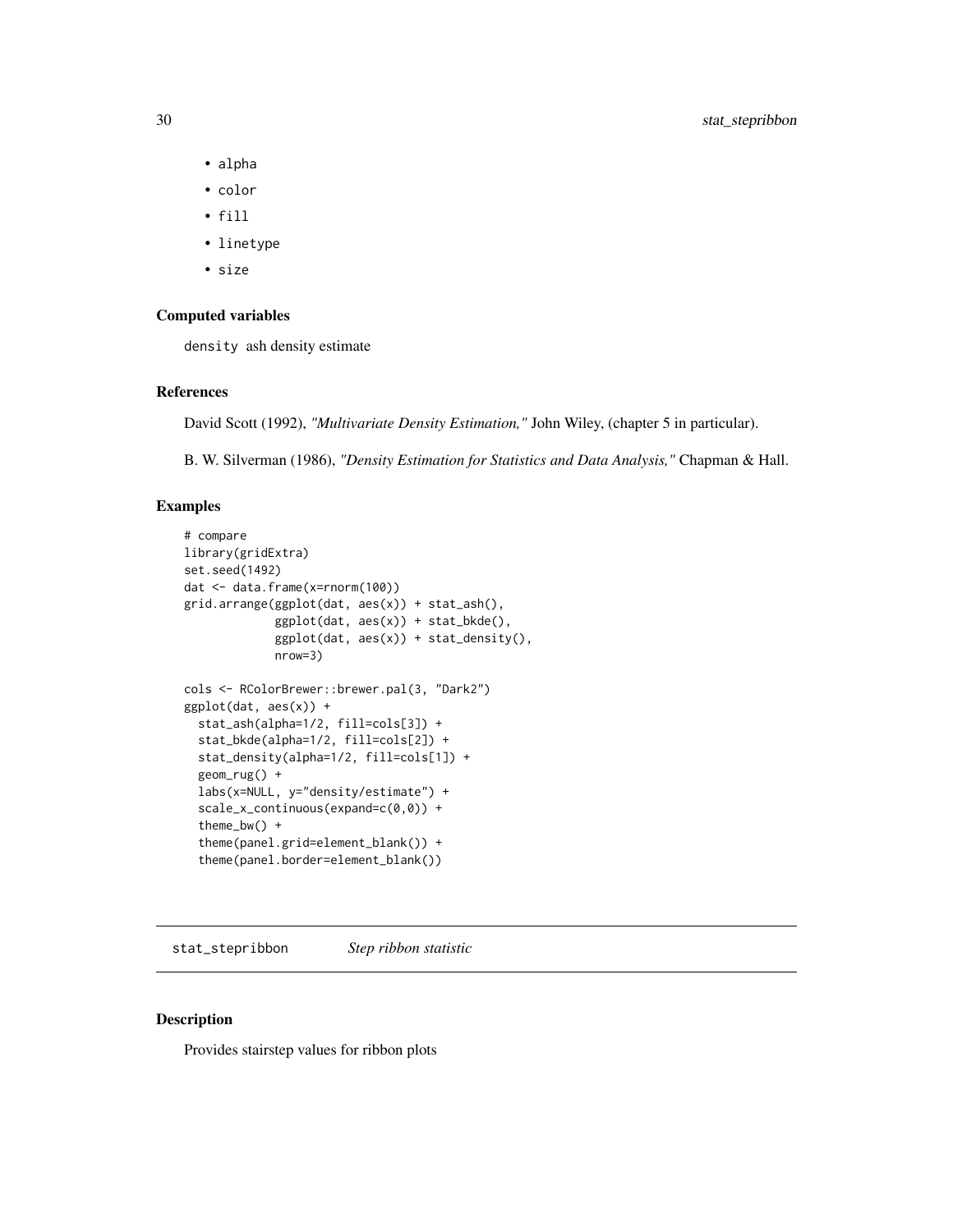# <span id="page-30-0"></span>stat\_stepribbon 31

# Usage

```
stat_stepribbon(mapping = NULL, data = NULL, geom = "ribbon",
 position = "identity", na.rm = FALSE, show.legend = NA,
  inherit.aes = TRUE, direction = "hv", \dots)
```
# Arguments

| mapping      | Set of aesthetic mappings created by aes or aes_. If specified and inherit.aes = TRUE<br>(the default), it is combined with the default mapping at the top level of the plot.<br>You must supply mapping if there is no plot mapping.               |
|--------------|-----------------------------------------------------------------------------------------------------------------------------------------------------------------------------------------------------------------------------------------------------|
| data         | The data to be displayed in this layer. There are three options:                                                                                                                                                                                    |
|              | If NULL, the default, the data is inherited from the plot data as specified in the<br>call to ggplot.                                                                                                                                               |
|              | A data. frame, or other object, will override the plot data. All objects will<br>be fortified to produce a data frame. See fortify for which variables will be<br>created.                                                                          |
|              | A function will be called with a single argument, the plot data. The return<br>value must be a data. frame., and will be used as the layer data.                                                                                                    |
| geom         | which geom to use; defaults to "ribbon"                                                                                                                                                                                                             |
| position     | Position adjustment, either as a string, or the result of a call to a position adjust-<br>ment function.                                                                                                                                            |
| na.rm        | If FALSE, the default, missing values are removed with a warning. If TRUE,<br>missing values are silently removed.                                                                                                                                  |
| show. legend | logical. Should this layer be included in the legends? NA, the default, includes if<br>any aesthetics are mapped. FALSE never includes, and TRUE always includes.                                                                                   |
| inherit.aes  | If FALSE, overrides the default aesthetics, rather than combining with them.<br>This is most useful for helper functions that define both data and aesthetics and<br>shouldn't inherit behaviour from the default plot specification, e.g. borders. |
| direction    | hv for horizontal-veritcal steps, 'vh" for vertical-horizontal steps                                                                                                                                                                                |
| $\cdots$     | other arguments passed on to layer. These are often aesthetics, used to set an<br>aesthetic to a fixed value, like color = "red" or size = 3. They may also be<br>parameters to the paired geom/stat.                                               |

# References

<https://groups.google.com/forum/?fromgroups=#!topic/ggplot2/9cFWHaH1CPs>

# Examples

```
x \le -1:10df <- data.frame(x=x, y=x+10, ymin=x+7, ymax=x+12)
gg <- ggplot(df, aes(x, y))
gg <- gg + geom_ribbon(aes(ymin=ymin, ymax=ymax),
                       stat="stepribbon", fill="#b2b2b2")
gg <- gg + geom_step(color="#2b2b2b")
```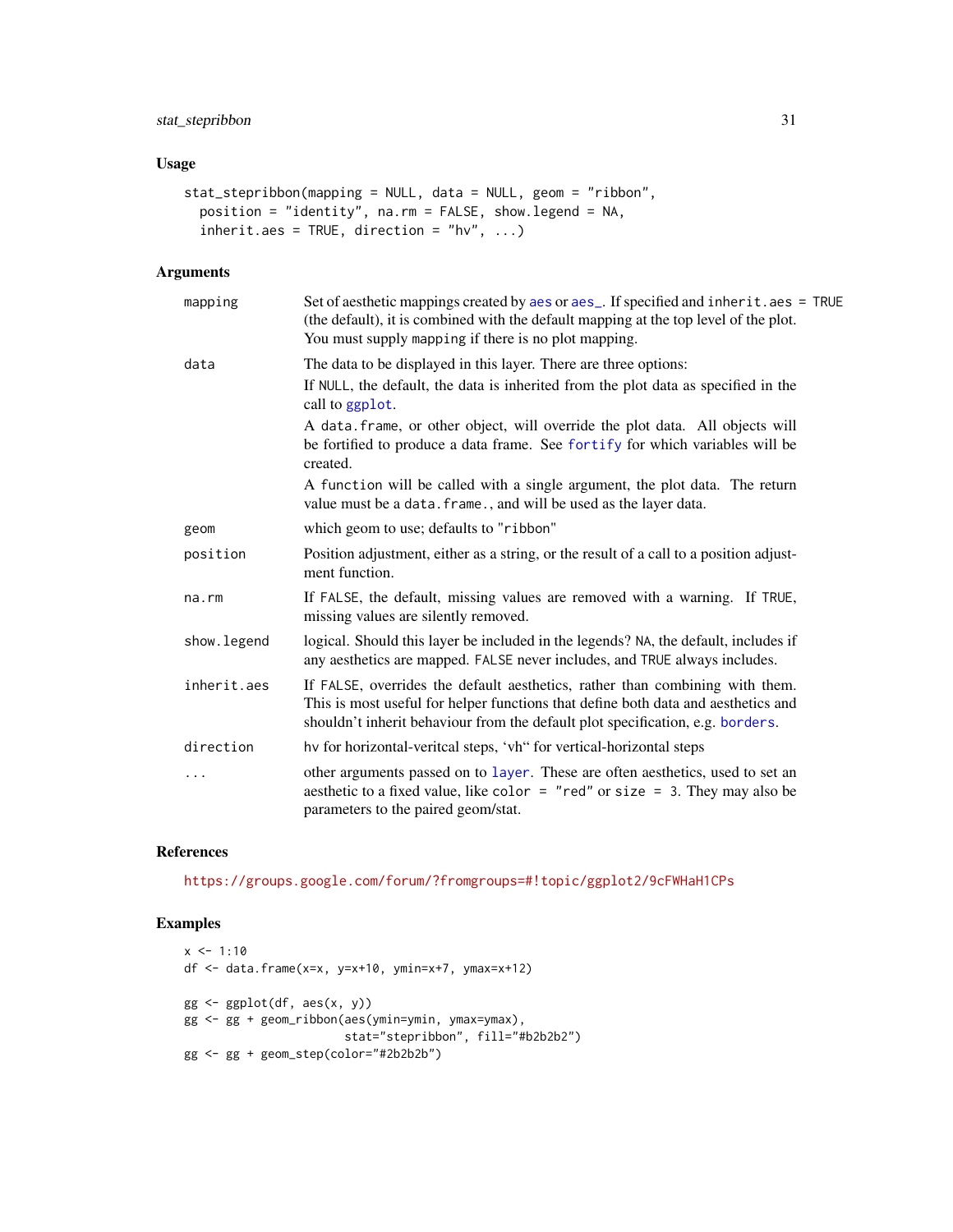```
gg
gg <- ggplot(df, aes(x, y))
gg <- gg + geom_ribbon(aes(ymin=ymin, ymax=ymax),
                      stat="stepribbon", fill="#b2b2b2",
                      direction="hv")
gg <- gg + geom_step(color="#2b2b2b")
gg
```